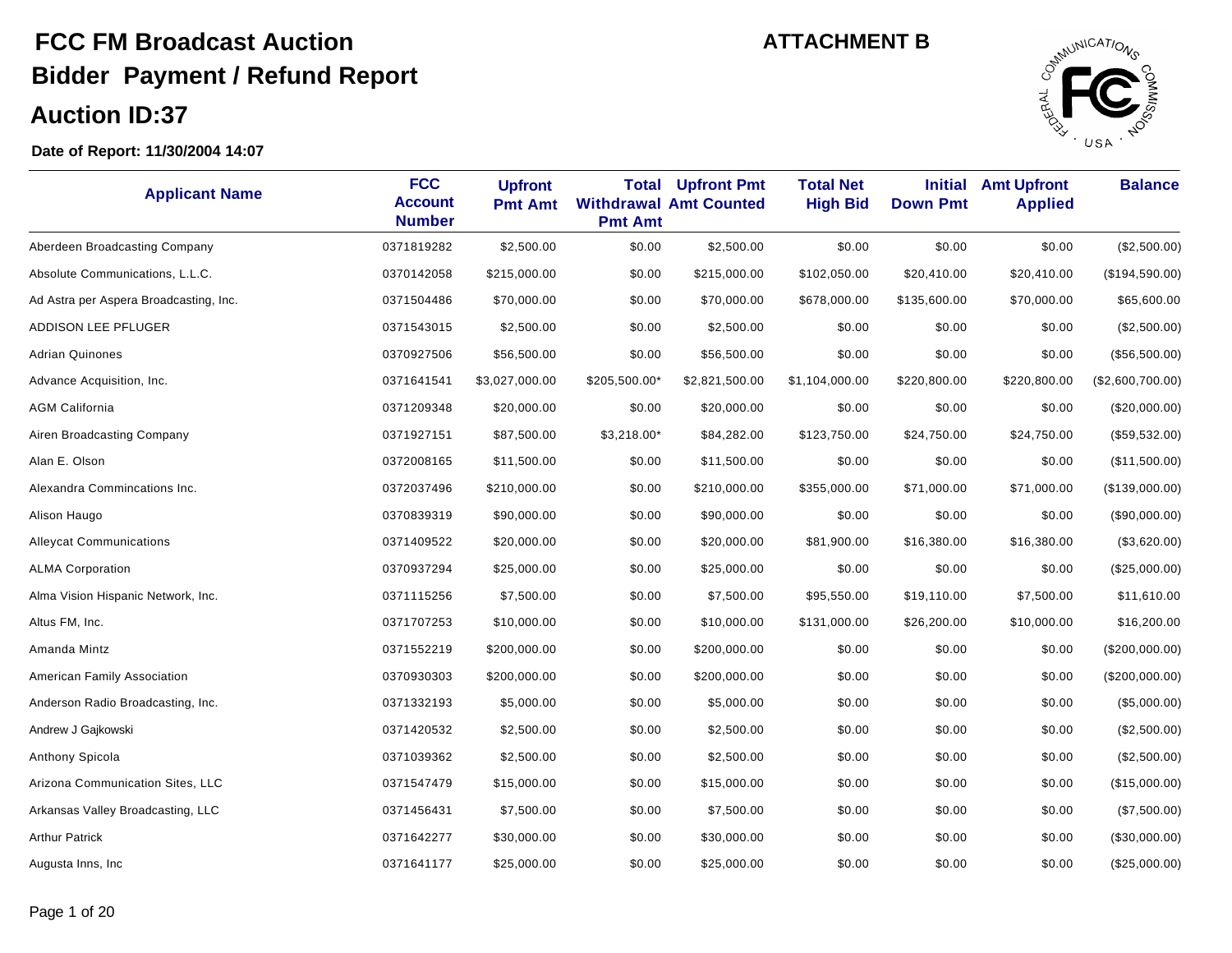

| <b>Applicant Name</b>                   | <b>FCC</b><br><b>Account</b><br><b>Number</b> | <b>Upfront</b><br><b>Pmt Amt</b> | Total<br><b>Pmt Amt</b> | <b>Upfront Pmt</b><br><b>Withdrawal Amt Counted</b> | <b>Total Net</b><br><b>High Bid</b> | <b>Initial</b><br><b>Down Pmt</b> | <b>Amt Upfront</b><br><b>Applied</b> | <b>Balance</b>  |
|-----------------------------------------|-----------------------------------------------|----------------------------------|-------------------------|-----------------------------------------------------|-------------------------------------|-----------------------------------|--------------------------------------|-----------------|
| Aurora Communications, Inc.             | 0371847486                                    | \$45,000.00                      | \$0.00                  | \$45,000.00                                         | \$1,720,000.00                      | \$344,000.00                      | \$45,000.00                          | \$299,000.00    |
| Aurora Media, LLC                       | 0371234386                                    | \$35,000.00                      | \$0.00                  | \$35,000.00                                         | \$352,950.00                        | \$70,590.00                       | \$35,000.00                          | \$35,590.00     |
| B & S Broadcasting Co.                  | 0371135114                                    | \$600,000.00                     | \$0.00                  | \$600,000.00                                        | \$0.00                              | \$0.00                            | \$0.00                               | (\$600,000.00)  |
| B.I.L., LLC                             | 0371634051                                    | \$199,500.00                     | \$0.00                  | \$199,500.00                                        | \$0.00                              | \$0.00                            | \$0.00                               | (\$199,500.00)  |
| Bankers Hill Equities, LLC              | 0371748053                                    | \$40,000.00                      | \$0.00                  | \$40,000.00                                         | \$0.00                              | \$0.00                            | \$0.00                               | $(\$40,000.00)$ |
| <b>Barkeaters Broadcasting Partners</b> | 0370618099                                    | \$20,000.00                      | \$0.00                  | \$20,000.00                                         | \$0.00                              | \$0.00                            | \$0.00                               | (\$20,000.00)   |
| <b>Barnegat Capital</b>                 | 0371217479                                    | \$20,000.00                      | \$0.00                  | \$20,000.00                                         | \$0.00                              | \$0.00                            | \$0.00                               | (\$20,000.00)   |
| Barry P. Lunderville                    | 0371103207                                    | \$90,000.00                      | \$12,660.00*            | \$77,340.00                                         | \$0.00                              | \$0.00                            | \$0.00                               | (\$77,340.00)   |
| Basin Broadcasting LLC                  | 0372209466                                    | \$1,500.00                       | \$0.00                  | \$1,500.00                                          | \$0.00                              | \$0.00                            | \$0.00                               | (\$1,500.00)    |
| Bayview Capital Ventures, Inc.          | 0371447235                                    | \$90,000.00                      | \$0.00                  | \$90,000.00                                         | \$0.00                              | \$0.00                            | \$0.00                               | (\$90,000.00)   |
| Bechtel Broadcasting, LLC               | 0371119262                                    | \$850,000.00                     | \$0.00                  | \$850,000.00                                        | \$0.00                              | \$0.00                            | \$0.00                               | (\$850,000.00)  |
| Ben Tunis Company, Inc.                 | 0371059041                                    | \$175,000.00                     | $$11,232.00*$           | \$163,768.00                                        | \$0.00                              | \$0.00                            | \$0.00                               | (\$163,768.00)  |
| <b>Beverly Halpin</b>                   | 0372045265                                    | \$285,000.00                     | \$0.00                  | \$285,000.00                                        | \$0.00                              | \$0.00                            | \$0.00                               | (\$285,000.00)  |
| Bicoastal Holdings Co., LLC             | 0371434272                                    | \$90,000.00                      | \$0.00                  | \$90,000.00                                         | \$596,000.00                        | \$119,200.00                      | \$90,000.00                          | \$29,200.00     |
| Big Broadcasting, Inc.                  | 0371709075                                    | \$25,000.00                      | \$0.00                  | \$25,000.00                                         | \$0.00                              | \$0.00                            | \$0.00                               | (\$25,000.00)   |
| Big Island Broadcasting Inc.            | 0371714136                                    | \$355,000.00                     | \$0.00                  | \$355,000.00                                        | \$1,441,700.00                      | \$288,340.00                      | \$288,340.00                         | (\$66,660.00)   |
| Bigglesworth Broadcasting, LLC          | 0371531118                                    | \$2,100,000.00                   | \$26,813.00*            | \$2,073,187.00                                      | \$15,774,200.00                     | \$3,154,840.00                    | \$2,073,187.00                       | \$1,081,653.00  |
| <b>Blue Mountain Peak Radio</b>         | 0371115204                                    | \$2,500.00                       | \$0.00                  | \$2,500.00                                          | \$0.00                              | \$0.00                            | \$0.00                               | (\$2,500.00)    |
| Bootheel Broadcasting, Inc.             | 0371739117                                    | \$180,000.00                     | \$0.00                  | \$180,000.00                                        | \$0.00                              | \$0.00                            | \$0.00                               | (\$180,000.00)  |
| Bott Communications, Inc.               | 0371641302                                    | \$805,000.00                     | \$0.00                  | \$805,000.00                                        | \$98,000.00                         | \$19,600.00                       | \$19,600.00                          | (\$785,400.00)  |
| <b>Bradford Caldwell</b>                | 0371902238                                    | \$90,000.00                      | \$0.00                  | \$90,000.00                                         | \$154,700.00                        | \$30,940.00                       | \$30,940.00                          | (\$59,060.00)   |
| Brenda L. Hodge-Johnson                 | 0371645136                                    | \$45,000.00                      | \$0.00                  | \$45,000.00                                         | \$0.00                              | \$0.00                            | \$0.00                               | (\$45,000.00)   |
| Brewster Community Broadcasting, Inc.   | 0371747594                                    | \$90,000.00                      | \$0.00                  | \$90,000.00                                         | \$0.00                              | \$0.00                            | \$0.00                               | (\$90,000.00)   |
| <b>Brian Butler</b>                     | 0371655504                                    | \$50,000.00                      | \$0.00                  | \$50,000.00                                         | \$0.00                              | \$0.00                            | \$0.00                               | (\$50,000.00)   |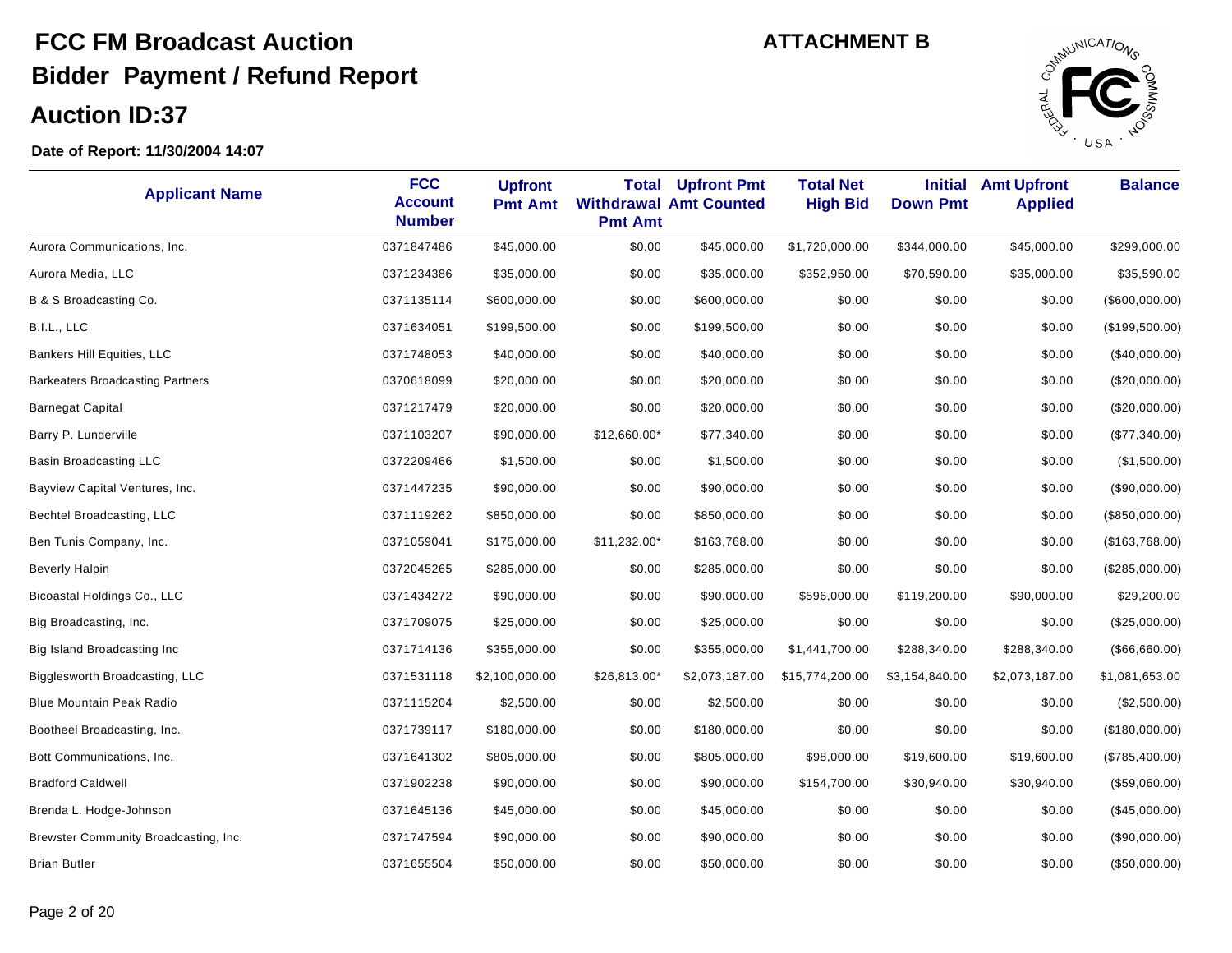

| <b>Applicant Name</b>                   | <b>FCC</b><br><b>Account</b><br><b>Number</b> | <b>Upfront</b><br><b>Pmt Amt</b> | <b>Total</b><br><b>Pmt Amt</b> | <b>Upfront Pmt</b><br><b>Withdrawal Amt Counted</b> | <b>Total Net</b><br><b>High Bid</b> | <b>Initial</b><br><b>Down Pmt</b> | <b>Amt Upfront</b><br><b>Applied</b> | <b>Balance</b>  |
|-----------------------------------------|-----------------------------------------------|----------------------------------|--------------------------------|-----------------------------------------------------|-------------------------------------|-----------------------------------|--------------------------------------|-----------------|
| Bruce T. Foster                         | 0371043578                                    | \$35,000.00                      | \$0.00                         | \$35,000.00                                         | \$0.00                              | \$0.00                            | \$0.00                               | (\$35,000.00)   |
| <b>Bruton Communications LLC</b>        | 0371922512                                    | \$20,000.00                      | \$0.00                         | \$20,000.00                                         | \$0.00                              | \$0.00                            | \$0.00                               | $(\$20,000.00)$ |
| Butler Broadcasting Company, LLC        | 0371643445                                    | \$70,000.00                      | \$0.00                         | \$70,000.00                                         | \$0.00                              | \$0.00                            | \$0.00                               | (\$70,000.00)   |
| C.R. COMMUNICATIONS, INC.               | 0372340288                                    | \$10,000.00                      | \$0.00                         | \$10,000.00                                         | \$0.00                              | \$0.00                            | \$0.00                               | (\$10,000.00)   |
| California Communications               | 0371931589                                    | \$25,000.00                      | \$0.00                         | \$25,000.00                                         | \$0.00                              | \$0.00                            | \$0.00                               | (\$25,000.00)   |
| Calvary Chapel of Olympia               | 0371447505                                    | \$50,000.00                      | \$0.00                         | \$50,000.00                                         | \$0.00                              | \$0.00                            | \$0.00                               | (\$50,000.00)   |
| Cameron Broadcasting, Inc.              | 0371849587                                    | \$47,500.00                      | \$0.00                         | \$47,500.00                                         | \$0.00                              | \$0.00                            | \$0.00                               | (\$47,500.00)   |
| <b>Capstar TX Limited Partnership</b>   | 0371714251                                    | \$135,000.00                     | \$0.00                         | \$135,000.00                                        | \$0.00                              | \$0.00                            | \$0.00                               | (\$135,000.00)  |
| Carl Frye                               | 0371544192                                    | \$5,000.00                       | \$0.00                         | \$5,000.00                                          | \$0.00                              | \$0.00                            | \$0.00                               | (\$5,000.00)    |
| Cathedral Communication, LLC            | 0371209522                                    | \$90,000.00                      | \$0.00                         | \$90,000.00                                         | \$0.00                              | \$0.00                            | \$0.00                               | (\$90,000.00)   |
| Catholic Media Institute                | 0371302502                                    | \$2,500.00                       | \$0.00                         | \$2,500.00                                          | \$0.00                              | \$0.00                            | \$0.00                               | (\$2,500.00)    |
| CCB Texas Licenses, L.P.                | 0371718534                                    | \$35,000.00                      | \$0.00                         | \$35,000.00                                         | \$0.00                              | \$0.00                            | \$0.00                               | (\$35,000.00)   |
| CCR-Helena IV, LLC                      | 0371604114                                    | \$50,000.00                      | \$0.00                         | \$50,000.00                                         | \$0.00                              | \$0.00                            | \$0.00                               | (\$50,000.00)   |
| CD Broadcasting, Inc.                   | 0370953239                                    | \$50,000.00                      | \$0.00                         | \$50,000.00                                         | \$0.00                              | \$0.00                            | \$0.00                               | (\$50,000.00)   |
| CD&L, IIc                               | 0371558315                                    | \$175,000.00                     | \$0.00                         | \$175,000.00                                        | \$0.00                              | \$0.00                            | \$0.00                               | (\$175,000.00)  |
| CENTRAL ILLINOIS RADIO FELLOWSHIP, INC. | 0371839547                                    | \$125,000.00                     | \$0.00                         | \$125,000.00                                        | \$0.00                              | \$0.00                            | \$0.00                               | (\$125,000.00)  |
| Chadrad Communcations, Inc.             | 0371518199                                    | \$35,000.00                      | \$0.00                         | \$35,000.00                                         | \$0.00                              | \$0.00                            | \$0.00                               | (\$35,000.00)   |
| Chaparral Broadcasting, Inc.            | 0371632533                                    | \$426,500.00                     | \$0.00                         | \$426,500.00                                        | \$361,000.00                        | \$72,200.00                       | \$72,200.00                          | (\$354,300.00)  |
| <b>Charles Hall</b>                     | 0371729519                                    | \$35,000.00                      | \$0.00                         | \$35,000.00                                         | \$0.00                              | \$0.00                            | \$0.00                               | (\$35,000.00)   |
| <b>Charles Williamson</b>               | 0371420431                                    | \$40,000.00                      | \$0.00                         | \$40,000.00                                         | \$0.00                              | \$0.00                            | \$0.00                               | (\$40,000.00)   |
| Choice Phone LLC                        | 0371909384                                    | \$70,000.00                      | \$0.00                         | \$70,000.00                                         | \$0.00                              | \$0.00                            | \$0.00                               | (\$70,000.00)   |
| Christian Broadcasting, Inc.            | 0371617395                                    | \$150,000.00                     | \$0.00                         | \$150,000.00                                        | \$0.00                              | \$0.00                            | \$0.00                               | (\$150,000.00)  |
| Christian Ministries of the Valley      | 0371725297                                    | \$42,500.00                      | \$0.00                         | \$42,500.00                                         | \$0.00                              | \$0.00                            | \$0.00                               | (\$42,500.00)   |
| Christina Bourdeaux                     | 0372112081                                    | \$70,000.00                      | \$0.00                         | \$70,000.00                                         | \$305,500.00                        | \$61,100.00                       | \$61,100.00                          | (\$8,900.00)    |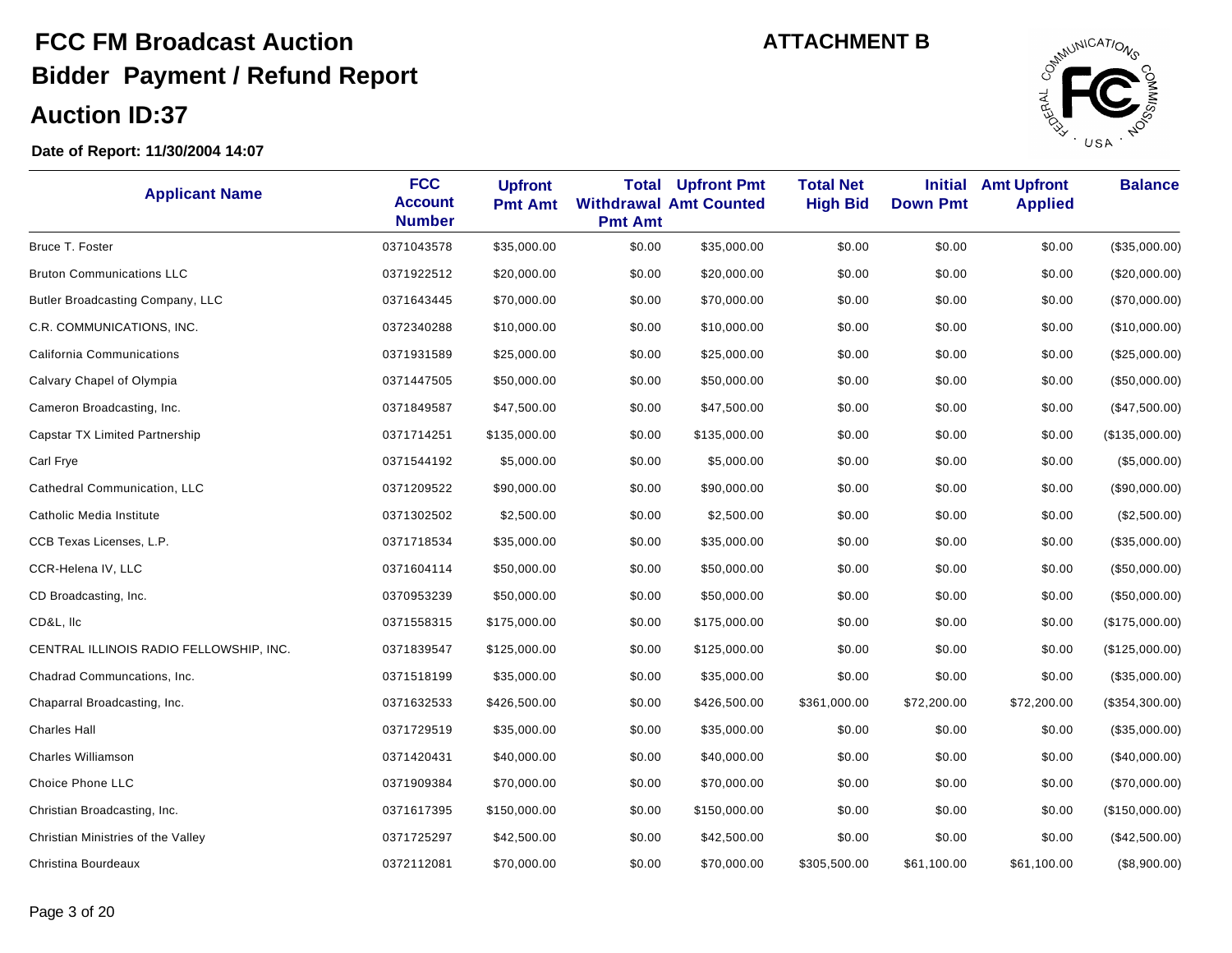

| <b>Applicant Name</b>                        | <b>FCC</b><br><b>Account</b><br><b>Number</b> | <b>Upfront</b><br><b>Pmt Amt</b> | Total<br><b>Pmt Amt</b> | <b>Upfront Pmt</b><br><b>Withdrawal Amt Counted</b> | <b>Total Net</b><br><b>High Bid</b> | <b>Initial</b><br><b>Down Pmt</b> | <b>Amt Upfront</b><br><b>Applied</b> | <b>Balance</b>   |
|----------------------------------------------|-----------------------------------------------|----------------------------------|-------------------------|-----------------------------------------------------|-------------------------------------|-----------------------------------|--------------------------------------|------------------|
| <b>Christopher Miller</b>                    | 0371640458                                    | \$70,000.00                      | \$0.00                  | \$70,000.00                                         | \$0.00                              | \$0.00                            | \$0.00                               | (\$70,000.00)    |
| Christyahna Broadcasting, Inc.               | 0370911139                                    | \$50,000.00                      | \$0.00                  | \$50,000.00                                         | \$29,250.00                         | \$5,850.00                        | \$5,850.00                           | (\$44,150.00)    |
| Chue Charles Vang                            | 0371524161                                    | \$25,000.00                      | \$0.00                  | \$25,000.00                                         | \$0.00                              | \$0.00                            | \$0.00                               | (\$25,000.00)    |
| Cimarron Communications Co., LLC             | 0371749081                                    | \$115,000.00                     | \$0.00                  | \$115,000.00                                        | \$0.00                              | \$0.00                            | \$0.00                               | (\$115,000.00)   |
| <b>Citadel Broadcasting Company</b>          | 0371534128                                    | \$280,000.00                     | \$0.00                  | \$280,000.00                                        | \$0.00                              | \$0.00                            | \$0.00                               | (\$280,000.00)   |
| Citicasters Licenses, L.P.                   | 0371706379                                    | \$175,000.00                     | \$0.00                  | \$175,000.00                                        | \$4,391,000.00                      | \$878,200.00                      | \$175,000.00                         | \$703,200.00     |
| <b>Clarke Broadcasting Corporation</b>       | 0372029504                                    | \$185,000.00                     | \$0.00                  | \$185,000.00                                        | \$0.00                              | \$0.00                            | \$0.00                               | (\$185,000.00)   |
| Clear Channel Broadcasting Licenses, Inc.    | 0371709405                                    | \$25,000.00                      | \$0.00                  | \$25,000.00                                         | \$383,000.00                        | \$76,600.00                       | \$25,000.00                          | \$51,600.00      |
| Cochise Broadcasting, LLC                    | 0371638113                                    | \$300,000.00                     | \$0.00                  | \$300,000.00                                        | \$678,000.00                        | \$135,600.00                      | \$135,600.00                         | (\$164,400.00)   |
| CODO Group, LLC                              | 0371005493                                    | \$756,500.00                     | \$0.00                  | \$756,500.00                                        | \$0.00                              | \$0.00                            | \$0.00                               | (\$756,500.00)   |
| College Creek Broadcasting, Inc.             | 0371143221                                    | \$4,000,000.00                   | \$844,950.00*           | \$3,155,050.00                                      | \$35,556,000.00                     | \$7,111,200.00                    | \$3,155,050.00                       | \$3,956,150.00   |
| Coloma Broadcasting, LLC                     | 0371421416                                    | \$190,000.00                     | \$0.00                  | \$190,000.00                                        | \$2,772,900.00                      | \$554,580.00                      | \$190,000.00                         | \$364,580.00     |
| CommonBond Media Group, Inc.                 | 0370455098                                    | \$20,000.00                      | \$0.00                  | \$20,000.00                                         | \$0.00                              | \$0.00                            | \$0.00                               | (\$20,000.00)    |
| <b>COMMONWEALTH Broadcasting Corporation</b> | 0371203399                                    | \$35,000.00                      | \$0.00                  | \$35,000.00                                         | \$0.00                              | \$0.00                            | \$0.00                               | (\$35,000.00)    |
| COMMONWEALTH BROADCASTING GROUP, INC.        | 0370001062                                    | \$290,000.00                     | \$0.00                  | \$290,000.00                                        | \$0.00                              | \$0.00                            | \$0.00                               | (\$290,000.00)   |
| Commonwealth Broadcasting, LLC               | 0370552051                                    | \$30,000.00                      | \$0.00                  | \$30,000.00                                         | \$0.00                              | \$0.00                            | \$0.00                               | (\$30,000.00)    |
| <b>Community Oriented Radio Partners</b>     | 0370005436                                    | \$4,000.00                       | \$0.00                  | \$4,000.00                                          | \$0.00                              | \$0.00                            | \$0.00                               | (\$4,000.00)     |
| COMMUNITY RADIO, INC                         | 0371128362                                    | \$1,840,000.00                   | \$0.00                  | \$1,840,000.00                                      | \$798,850.00                        | \$159,770.00                      | \$159,770.00                         | (\$1,680,230.00) |
| Community Radio, Inc.                        | 0371441329                                    | \$35,000.00                      | \$0.00                  | \$35,000.00                                         | \$0.00                              | \$0.00                            | \$0.00                               | (\$35,000.00)    |
| <b>Conner Media Corporation</b>              | 0371553364                                    | \$5,000.00                       | \$0.00                  | \$5,000.00                                          | \$0.00                              | \$0.00                            | \$0.00                               | (\$5,000.00)     |
| Contemporary Communications, LLC             | 0371712341                                    | \$91,500.00                      | \$0.00                  | \$91,500.00                                         | \$0.00                              | \$0.00                            | \$0.00                               | (\$91,500.00)    |
| CRB Media, Inc.                              | 0371405186                                    | \$90,000.00                      | \$0.00                  | \$90,000.00                                         | \$0.00                              | \$0.00                            | \$0.00                               | (\$90,000.00)    |
| Cumberland Broadcast Group, LLC              | 0371314279                                    | \$5,000.00                       | \$0.00                  | \$5,000.00                                          | \$0.00                              | \$0.00                            | \$0.00                               | (\$5,000.00)     |
| <b>Cumulus Licensing LLC</b>                 | 0371253292                                    | \$2,175,000.00                   | \$115,020.00*           | \$2,059,980.00                                      | \$8,565,000.00                      | \$1,713,000.00                    | \$1,713,000.00                       | (\$346,980.00)   |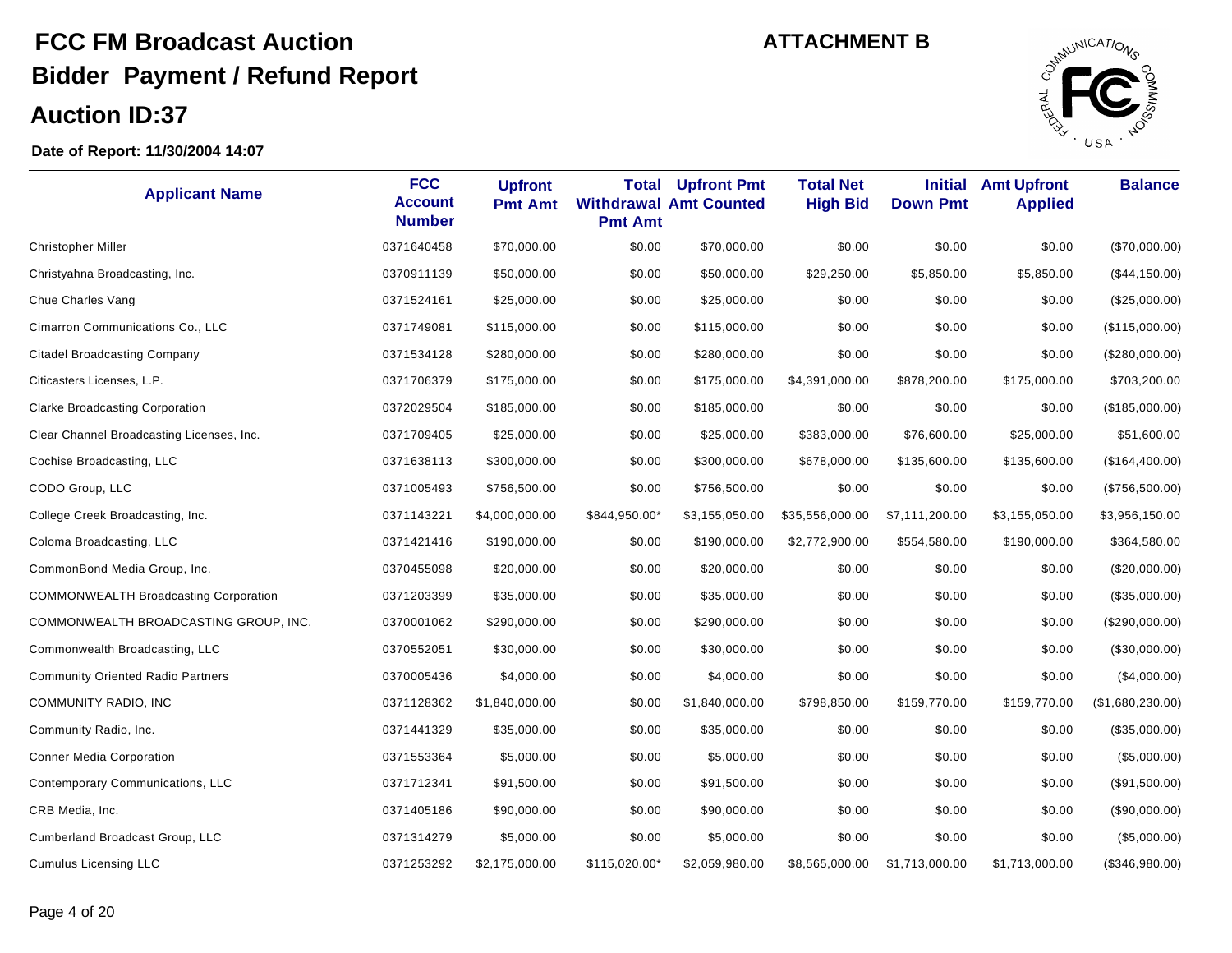

| <b>Applicant Name</b>                 | <b>FCC</b><br><b>Account</b><br><b>Number</b> | <b>Upfront</b><br><b>Pmt Amt</b> | <b>Total</b><br><b>Pmt Amt</b> | <b>Upfront Pmt</b><br><b>Withdrawal Amt Counted</b> | <b>Total Net</b><br><b>High Bid</b> | <b>Initial</b><br><b>Down Pmt</b> | <b>Amt Upfront</b><br><b>Applied</b> | <b>Balance</b>   |
|---------------------------------------|-----------------------------------------------|----------------------------------|--------------------------------|-----------------------------------------------------|-------------------------------------|-----------------------------------|--------------------------------------|------------------|
| Dakota Communications, Ltd.           | 0371659268                                    | \$5,000.00                       | \$0.00                         | \$5,000.00                                          | \$0.00                              | \$0.00                            | \$0.00                               | (\$5,000.00)     |
| Dalhart Radio                         | 0371712501                                    | \$2,500.00                       | \$0.00                         | \$2,500.00                                          | \$0.00                              | \$0.00                            | \$0.00                               | (\$2,500.00)     |
| Daniels media                         | 0372356024                                    | \$35,000.00                      | \$0.00                         | \$35,000.00                                         | \$0.00                              | \$0.00                            | \$0.00                               | (\$35,000.00)    |
| David L. Smith                        | 0371547265                                    | \$10,000.00                      | \$0.00                         | \$10,000.00                                         | \$77,350.00                         | \$15,470.00                       | \$10,000.00                          | \$5,470.00       |
| David M Radigan                       | 0371540597                                    | \$5,000.00                       | \$0.00                         | \$5,000.00                                          | \$0.00                              | \$0.00                            | \$0.00                               | (\$5,000.00)     |
| David Wilson                          | 0371706497                                    | \$95,000.00                      | \$0.00                         | \$95,000.00                                         | \$349,050.00                        | \$69,810.00                       | \$69,810.00                          | (\$25,190.00)    |
| Dday                                  | 0371723108                                    | \$2,500.00                       | \$0.00                         | \$2,500.00                                          | \$0.00                              | \$0.00                            | \$0.00                               | (\$2,500.00)     |
| Delta Media Corporation               | 0371707588                                    | \$180,000.00                     | \$0.00                         | \$180,000.00                                        | \$304,000.00                        | \$60,800.00                       | \$60,800.00                          | (\$119,200.00)   |
| Denver Educational Broadcasting, Inc. | 0371721418                                    | \$25,000.00                      | \$0.00                         | \$25,000.00                                         | \$0.00                              | \$0.00                            | \$0.00                               | $(\$25,000.00)$  |
| Desert-Mountain Institute, Inc.       | 0371402291                                    | \$2,500.00                       | \$0.00                         | \$2,500.00                                          | \$0.00                              | \$0.00                            | \$0.00                               | (\$2,500.00)     |
| Diana H. Hogg                         | 0370918027                                    | \$465,000.00                     | \$0.00                         | \$465,000.00                                        | \$0.00                              | \$0.00                            | \$0.00                               | (\$465,000.00)   |
| DMC Broadcasting Inc.                 | 0372133008                                    | \$65,000.00                      | \$0.00                         | \$65,000.00                                         | \$464,000.00                        | \$92,800.00                       | \$65,000.00                          | \$27,800.00      |
| Dockins Communications, Inc.          | 0371211053                                    | \$15,000.00                      | \$0.00                         | \$15,000.00                                         | \$371,000.00                        | \$74,200.00                       | \$15,000.00                          | \$59,200.00      |
| Don Tlapek                            | 0371139471                                    | \$50,000.00                      | \$0.00                         | \$50,000.00                                         | \$0.00                              | \$0.00                            | \$0.00                               | (\$50,000.00)    |
| Donegal Enterprises Inc               | 0372344114                                    | \$5,000.00                       | \$0.00                         | \$5,000.00                                          | \$0.00                              | \$0.00                            | \$0.00                               | (\$5,000.00)     |
| Double Diamond Broadcasting, Inc.     | 0371917023                                    | \$200,000.00                     | \$0.00                         | \$200,000.00                                        | \$0.00                              | \$0.00                            | \$0.00                               | (\$200,000.00)   |
| Double O Radio Corporation            | 0371714414                                    | \$65,000.00                      | \$0.00                         | \$65,000.00                                         | \$399,000.00                        | \$79,800.00                       | \$65,000.00                          | \$14,800.00      |
| Douglas Broadcasting, Inc.            | 0371602341                                    | \$7,500.00                       | \$0.00                         | \$7,500.00                                          | \$0.00                              | \$0.00                            | \$0.00                               | (\$7,500.00)     |
| Duquesne University of the Holy Ghost | 0371614035                                    | \$125,000.00                     | \$0.00                         | \$125,000.00                                        | \$0.00                              | \$0.00                            | \$0.00                               | (\$125,000.00)   |
| E-String Wireless, Ltd.               | 0371048369                                    | \$460,000.00                     | \$0.00                         | \$460,000.00                                        | \$754,000.00                        | \$150,800.00                      | \$150,800.00                         | (\$309, 200.00)  |
| Eagle Communications, Inc.            | 0371434547                                    | \$245,000.00                     | \$0.00                         | \$245,000.00                                        | \$383,000.00                        | \$76,600.00                       | \$76,600.00                          | (\$168,400.00)   |
| Earnest R. Hopseker                   | 0371503258                                    | \$1,500.00                       | \$0.00                         | \$1,500.00                                          | \$0.00                              | \$0.00                            | \$0.00                               | (\$1,500.00)     |
| <b>Educational Media Foundation</b>   | 0371245461                                    | \$1,200,000.00                   | \$0.00                         | \$1,200,000.00                                      | \$0.00                              | \$0.00                            | \$0.00                               | (\$1,200,000.00) |
| Edward Magnus                         | 0372249021                                    | \$55,000.00                      | \$0.00                         | \$55,000.00                                         | \$181,350.00                        | \$36,270.00                       | \$36,270.00                          | (\$18,730.00)    |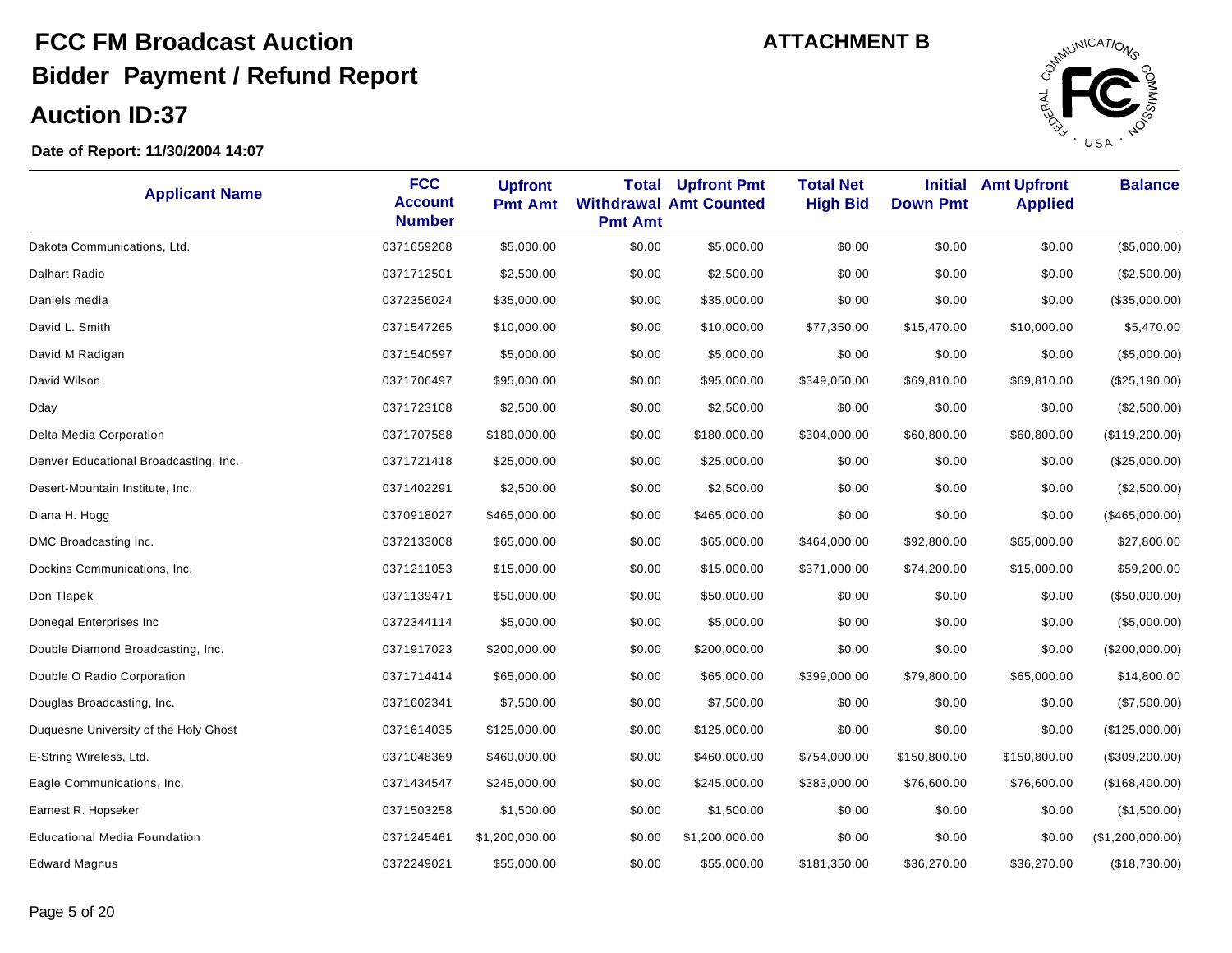

| <b>Applicant Name</b>                      | <b>FCC</b><br><b>Account</b><br><b>Number</b> | <b>Upfront</b><br><b>Pmt Amt</b> | Total<br><b>Pmt Amt</b> | <b>Upfront Pmt</b><br><b>Withdrawal Amt Counted</b> | <b>Total Net</b><br><b>High Bid</b> | <b>Initial</b><br><b>Down Pmt</b> | <b>Amt Upfront</b><br><b>Applied</b> | <b>Balance</b>   |
|--------------------------------------------|-----------------------------------------------|----------------------------------|-------------------------|-----------------------------------------------------|-------------------------------------|-----------------------------------|--------------------------------------|------------------|
| Edward S. Morgan                           | 0371559118                                    | \$20,000.00                      | \$0.00                  | \$20,000.00                                         | \$0.00                              | \$0.00                            | \$0.00                               | (\$20,000.00)    |
| <b>Elko Broadcasting Company</b>           | 0371437508                                    | \$75,000.00                      | \$0.00                  | \$75,000.00                                         | \$0.00                              | \$0.00                            | \$0.00                               | (\$75,000.00)    |
| Ellen C. Williams                          | 0370803082                                    | \$15,000.00                      | \$0.00                  | \$15,000.00                                         | \$0.00                              | \$0.00                            | \$0.00                               | (\$15,000.00)    |
| Encore Broadcasting, LLC                   | 0371719176                                    | \$20,000.00                      | \$0.00                  | \$20,000.00                                         | \$0.00                              | \$0.00                            | \$0.00                               | (\$20,000.00)    |
| Endre Kovacs                               | 0371153329                                    | \$26,500.00                      | \$0.00                  | \$26,500.00                                         | \$0.00                              | \$0.00                            | \$0.00                               | (\$26,500.00)    |
| Entravision Holdings, LLC                  | 0371725272                                    | \$572,500.00                     | \$0.00                  | \$572,500.00                                        | \$0.00                              | \$0.00                            | \$0.00                               | (\$572,500.00)   |
| <b>Equinox Broadcasting Corporation</b>    | 0371555514                                    | \$50,000.00                      | \$0.00                  | \$50,000.00                                         | \$0.00                              | \$0.00                            | \$0.00                               | (\$50,000.00)    |
| Eureka Broadcasting Co., Inc.              | 0371438437                                    | \$90,000.00                      | \$0.00                  | \$90,000.00                                         | \$0.00                              | \$0.00                            | \$0.00                               | (\$90,000.00)    |
| F.T.G. Broadcasting, Inc.                  | 0371808552                                    | \$150,000.00                     | \$0.00                  | \$150,000.00                                        | \$488,000.00                        | \$97,600.00                       | \$97,600.00                          | (\$52,400.00)    |
| Family Life Ministries, Inc.               | 0371628578                                    | \$50,000.00                      | \$0.00                  | \$50,000.00                                         | \$0.00                              | \$0.00                            | \$0.00                               | (\$50,000.00)    |
| Family Stations, Inc.                      | 0371455314                                    | \$2,482,500.00                   | \$0.00                  | \$2,482,500.00                                      | \$0.00                              | \$0.00                            | \$0.00                               | (\$2,482,500.00) |
| Family Voice Communications, LLC           | 0372132492                                    | \$21,000.00                      | \$0.00                  | \$21,000.00                                         | \$57,850.00                         | \$11,570.00                       | \$11,570.00                          | $(\$9,430.00)$   |
| Farmworker Educational Radio Network, Inc. | 0371349118                                    | \$82,500.00                      | \$0.00                  | \$82,500.00                                         | \$0.00                              | \$0.00                            | \$0.00                               | (\$82,500.00)    |
| <b>Fields Pond Group</b>                   | 0371724193                                    | \$330,000.00                     | $$3,218.00*$            | \$326,782.00                                        | \$0.00                              | \$0.00                            | \$0.00                               | (\$326,782.00)   |
| Fifth Avenue Broadcasting Company, Inc.    | 0371547232                                    | \$200,000.00                     | \$0.00                  | \$200,000.00                                        | \$0.00                              | \$0.00                            | \$0.00                               | (\$200,000.00)   |
| Fireside Media                             | 0371750571                                    | \$50,000.00                      | \$17,318.00*            | \$32,682.00                                         | \$0.00                              | \$0.00                            | \$0.00                               | (\$32,682.00)    |
| First Media Radio, LLC.                    | 0371541425                                    | \$70,000.00                      | \$0.00                  | \$70,000.00                                         | \$0.00                              | \$0.00                            | \$0.00                               | $(\$70,000.00)$  |
| Fisher Radio Regional Group, Inc.          | 0371413597                                    | \$200,000.00                     | \$0.00                  | \$200,000.00                                        | \$230,000.00                        | \$46,000.00                       | \$46,000.00                          | (\$154,000.00)   |
| FLAGSHIP COMMUNICATIONS, INC.              | 0371546547                                    | \$31,500.00                      | \$0.00                  | \$31,500.00                                         | \$0.00                              | \$0.00                            | \$0.00                               | (\$31,500.00)    |
| FM Idaho Co., LLC                          | 0371617547                                    | \$160,000.00                     | \$0.00                  | \$160,000.00                                        | \$0.00                              | \$0.00                            | \$0.00                               | (\$160,000.00)   |
| Four Rivers Broadcasting, Inc.             | 0371436233                                    | \$20,000.00                      | \$0.00                  | \$20,000.00                                         | \$0.00                              | \$0.00                            | \$0.00                               | (\$20,000.00)    |
| Frightmare, LLC                            | 0370948255                                    | \$1,000,000.00                   | \$0.00                  | \$1,000,000.00                                      | \$0.00                              | \$0.00                            | \$0.00                               | (\$1,000,000.00) |
| <b>Fuller Belendiuk Broadcasting</b>       | 0371113068                                    | \$415,000.00                     | \$0.00                  | \$415,000.00                                        | \$0.00                              | \$0.00                            | \$0.00                               | (\$415,000.00)   |
| FUN-TAN PROMOTIONS. Inc.                   | 0371631224                                    | \$31,500.00                      | \$0.00                  | \$31,500.00                                         | \$0.00                              | \$0.00                            | \$0.00                               | (\$31,500.00)    |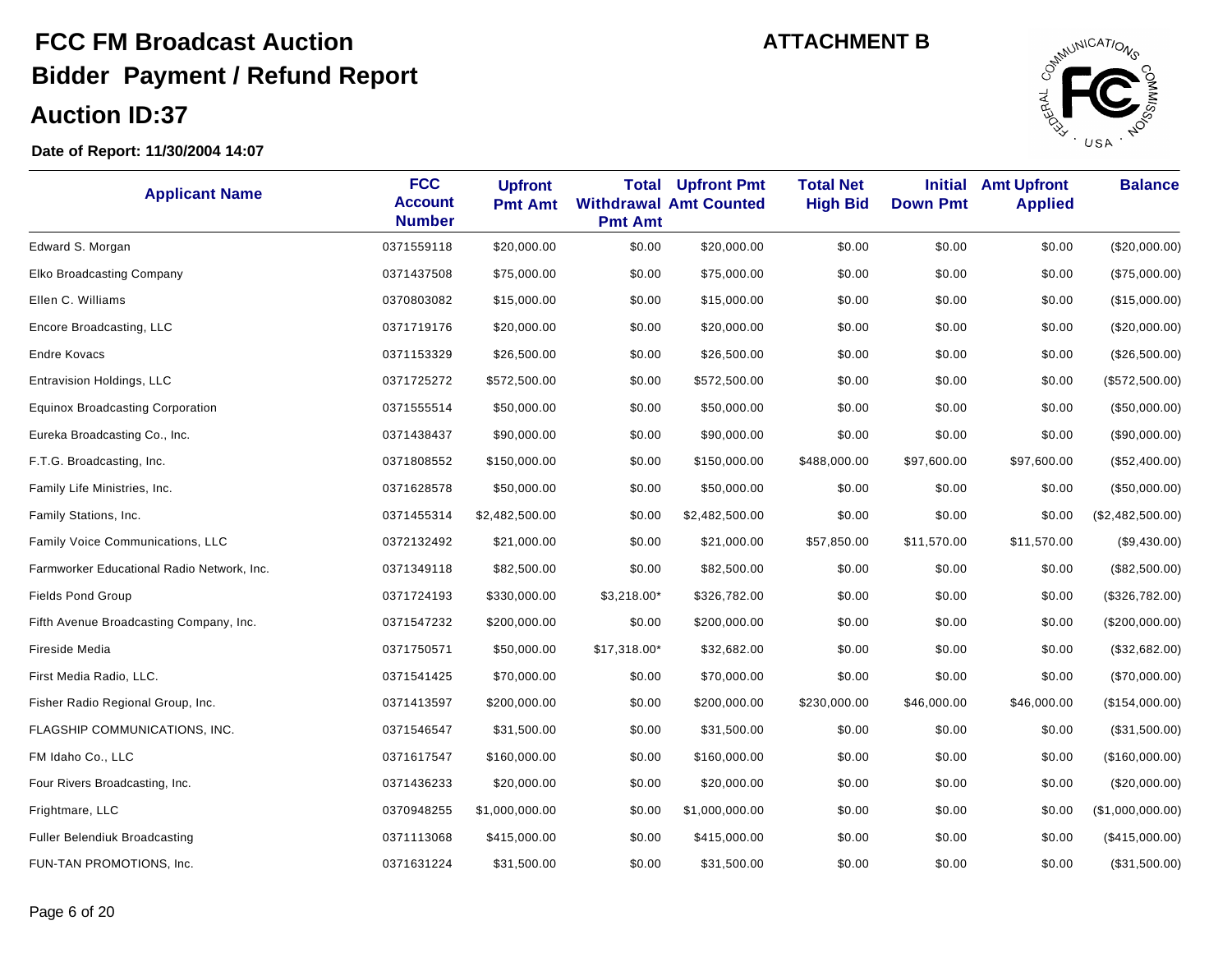

| <b>Applicant Name</b>                             | <b>FCC</b><br><b>Account</b><br><b>Number</b> | <b>Upfront</b><br><b>Pmt Amt</b> | <b>Total</b><br><b>Pmt Amt</b> | <b>Upfront Pmt</b><br><b>Withdrawal Amt Counted</b> | <b>Total Net</b><br><b>High Bid</b> | <b>Initial</b><br><b>Down Pmt</b> | <b>Amt Upfront</b><br><b>Applied</b> | <b>Balance</b>   |
|---------------------------------------------------|-----------------------------------------------|----------------------------------|--------------------------------|-----------------------------------------------------|-------------------------------------|-----------------------------------|--------------------------------------|------------------|
| FWJR Communications, Inc.                         | 0371652514                                    | \$36,500.00                      | \$0.00                         | \$36,500.00                                         | \$0.00                              | \$0.00                            | \$0.00                               | (\$36,500.00)    |
| Gary Katz                                         | 0370912032                                    | \$45,000.00                      | \$0.00                         | \$45,000.00                                         | \$198,000.00                        | \$39,600.00                       | \$39,600.00                          | (\$5,400.00)     |
| Gary P. Savoie                                    | 0371038102                                    | \$70,000.00                      | \$0.00                         | \$70,000.00                                         | \$0.00                              | \$0.00                            | \$0.00                               | (\$70,000.00)    |
| <b>GBH</b> Telecommunications, Inc.               | 0371829543                                    | \$90,000.00                      | \$0.00                         | \$90,000.00                                         | \$3,927,000.00                      | \$785,400.00                      | \$90,000.00                          | \$695,400.00     |
| George S. Flinn, Jr.                              | 0371949167                                    | \$2,500,000.00                   | \$0.00                         | \$2,500,000.00                                      | \$1,417,000.00                      | \$283,400.00                      | \$283,400.00                         | (\$2,216,600.00) |
| <b>Gerald Benavides</b>                           | 0371004437                                    | \$90,500.00                      | \$0.00                         | \$90,500.00                                         | \$95,250.00                         | \$19,050.00                       | \$19,050.00                          | (\$71,450.00)    |
| Gerald M. Vigil                                   | 0371105176                                    | \$25,000.00                      | \$0.00                         | \$25,000.00                                         | \$0.00                              | \$0.00                            | \$0.00                               | (\$25,000.00)    |
| Glory Communications, Inc.                        | 0371340210                                    | \$161,500.00                     | \$0.00                         | \$161,500.00                                        | \$0.00                              | \$0.00                            | \$0.00                               | (\$161,500.00)   |
| Good News Radio, Inc.                             | 0371326561                                    | \$25,000.00                      | \$0.00                         | \$25,000.00                                         | \$0.00                              | \$0.00                            | \$0.00                               | (\$25,000.00)    |
| Graham Newspapers, Inc.                           | 0371615467                                    | \$10,000.00                      | \$0.00                         | \$10,000.00                                         | \$0.00                              | \$0.00                            | \$0.00                               | (\$10,000.00)    |
| Grand Valley Public Radio Co., Inc.               | 0371725293                                    | \$90,000.00                      | \$0.00                         | \$90,000.00                                         | \$0.00                              | \$0.00                            | \$0.00                               | (\$90,000.00)    |
| Great Plains Strategies, Inc.                     | 0371445092                                    | \$149,000.00                     | \$0.00                         | \$149,000.00                                        | \$0.00                              | \$0.00                            | \$0.00                               | (\$149,000.00)   |
| Guam Broadcast Services, Inc.                     | 0371125413                                    | \$70,000.00                      | \$0.00                         | \$70,000.00                                         | \$239,850.00                        | \$47,970.00                       | \$47,970.00                          | (\$22,030.00)    |
| Guardian Communications, Inc.                     | 0371017134                                    | \$30,000.00                      | \$0.00                         | \$30,000.00                                         | \$0.00                              | \$0.00                            | \$0.00                               | (\$30,000.00)    |
| Gulf Shores Broadcasting, Inc.                    | 0370226383                                    | \$15,000.00                      | \$0.00                         | \$15,000.00                                         | \$0.00                              | \$0.00                            | \$0.00                               | (\$15,000.00)    |
| Guyann Corp                                       | 0371357466                                    | \$85,000.00                      | \$0.00                         | \$85,000.00                                         | \$0.00                              | \$0.00                            | \$0.00                               | (\$85,000.00)    |
| Hall Communications, Inc.                         | 0370612492                                    | \$105,000.00                     | \$0.00                         | \$105,000.00                                        | \$0.00                              | \$0.00                            | \$0.00                               | (\$105,000.00)   |
| Hallwood Partners Inc.                            | 0370855494                                    | \$140,000.00                     | \$0.00                         | \$140,000.00                                        | \$0.00                              | \$0.00                            | \$0.00                               | (\$140,000.00)   |
| Harold Kozlowski                                  | 0370955366                                    | \$9,000.00                       | \$0.00                         | \$9,000.00                                          | \$0.00                              | \$0.00                            | \$0.00                               | (\$9,000.00)     |
| Heidi A. Olivares d/b/a/ La Nina Education Assoc. | 0371229126                                    | \$90,000.00                      | \$0.00                         | \$90,000.00                                         | \$0.00                              | \$0.00                            | \$0.00                               | (\$90,000.00)    |
| Hellroaring Communications L.L.C.                 | 0371638416                                    | \$20,000.00                      | \$0.00                         | \$20,000.00                                         | \$166,400.00                        | \$33,280.00                       | \$20,000.00                          | \$13,280.00      |
| Henson Media, Inc.                                | 0371823476                                    | \$235,000.00                     | \$0.00                         | \$235,000.00                                        | \$127,400.00                        | \$25,480.00                       | \$25,480.00                          | (\$209,520.00)   |
| Herman J. Elenbaas                                | 0371257584                                    | \$150,000.00                     | \$0.00                         | \$150,000.00                                        | \$0.00                              | \$0.00                            | \$0.00                               | (\$150,000.00)   |
| Hilda Weigle Berry                                | 0371532041                                    | \$1,500.00                       | \$0.00                         | \$1,500.00                                          | \$0.00                              | \$0.00                            | \$0.00                               | (\$1,500.00)     |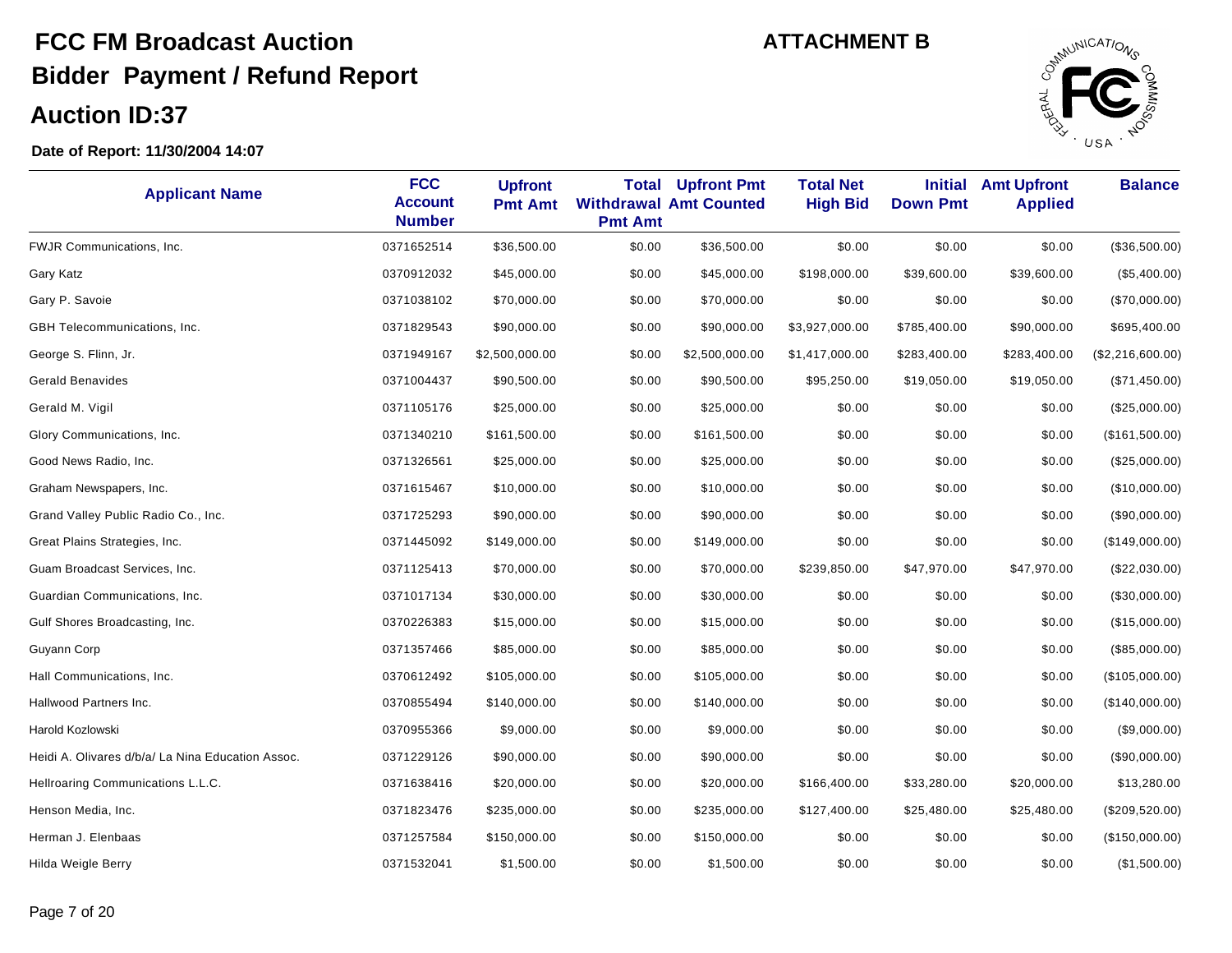

| <b>Applicant Name</b>                       | <b>FCC</b><br><b>Account</b><br><b>Number</b> | <b>Upfront</b><br><b>Pmt Amt</b> | <b>Total</b><br><b>Pmt Amt</b> | <b>Upfront Pmt</b><br><b>Withdrawal Amt Counted</b> | <b>Total Net</b><br><b>High Bid</b> | <b>Initial</b><br><b>Down Pmt</b> | <b>Amt Upfront</b><br><b>Applied</b> | <b>Balance</b> |
|---------------------------------------------|-----------------------------------------------|----------------------------------|--------------------------------|-----------------------------------------------------|-------------------------------------|-----------------------------------|--------------------------------------|----------------|
| Hispanic Target Media, Inc.                 | 0372018153                                    | \$524,500.00                     | \$25,292.00*                   | \$499,208.00                                        | \$2,539,550.00                      | \$507,910.00                      | \$499,208.00                         | \$8,702.00     |
| Hodson Broadcasting                         | 0370735306                                    | \$65,000.00                      | \$0.00                         | \$65,000.00                                         | \$0.00                              | \$0.00                            | \$0.00                               | (\$65,000.00)  |
| Holladay Broadcasting of Louisiana, L.L.C.  | 0371746244                                    | \$65,000.00                      | \$0.00                         | \$65,000.00                                         | \$0.00                              | \$0.00                            | \$0.00                               | (\$65,000.00)  |
| Hometown Broadcasting of Danville, Inc.     | 0371406102                                    | \$50,000.00                      | \$0.00                         | \$50,000.00                                         | \$0.00                              | \$0.00                            | \$0.00                               | (\$50,000.00)  |
| HOMETOWN BROADCASTING, INC.                 | 0371656107                                    | \$95,000.00                      | \$0.00                         | \$95,000.00                                         | \$0.00                              | \$0.00                            | \$0.00                               | (\$95,000.00)  |
| Hooterville Broadcasting, Inc.              | 0371521226                                    | \$25,000.00                      | \$0.00                         | \$25,000.00                                         | \$0.00                              | \$0.00                            | \$0.00                               | (\$25,000.00)  |
| Horizon Broadcasting Group LLC              | 0371735068                                    | \$20,000.00                      | \$0.00                         | \$20,000.00                                         | \$278,000.00                        | \$55,600.00                       | \$20,000.00                          | \$35,600.00    |
| Howard E Hale                               | 0371659194                                    | \$15,000.00                      | \$0.00                         | \$15,000.00                                         | \$0.00                              | \$0.00                            | \$0.00                               | (\$15,000.00)  |
| Howard G. Bill                              | 0371356112                                    | \$280,000.00                     | \$0.00                         | \$280,000.00                                        | \$0.00                              | \$0.00                            | \$0.00                               | (\$280,000.00) |
| Huryan Family Media, LLC                    | 0371517338                                    | \$10,000.00                      | \$0.00                         | \$10,000.00                                         | \$143,000.00                        | \$28,600.00                       | \$10,000.00                          | \$18,600.00    |
| Icicle Broadcasting Inc.                    | 0371817011                                    | \$22,500.00                      | \$0.00                         | \$22,500.00                                         | \$404,000.00                        | \$80,800.00                       | \$22,500.00                          | \$58,300.00    |
| <b>Idaho Wireless Corporation</b>           | 0371704146                                    | \$20,000.00                      | \$0.00                         | \$20,000.00                                         | \$37,000.00                         | \$7,400.00                        | \$7,400.00                           | (\$12,600.00)  |
| Illinois Lotus Corp.                        | 0371657464                                    | \$40,000.00                      | \$0.00                         | \$40,000.00                                         | \$0.00                              | \$0.00                            | \$0.00                               | (\$40,000.00)  |
| In Vibration, Inc.                          | 0371433383                                    | \$46,500.00                      | \$0.00                         | \$46,500.00                                         | \$878,150.00                        | \$175,630.00                      | \$46,500.00                          | \$129,130.00   |
| Intermountain Media, LLC                    | 0372146057                                    | \$209,000.00                     | \$0.00                         | \$209,000.00                                        | \$0.00                              | \$0.00                            | \$0.00                               | (\$209,000.00) |
| lorio Broadcasting, Inc.                    | 0371008321                                    | \$235,000.00                     | \$0.00                         | \$235,000.00                                        | \$156,000.00                        | \$31,200.00                       | \$31,200.00                          | (\$203,800.00) |
| <b>Iroquois County Broadcasting Company</b> | 0370808121                                    | \$25,000.00                      | \$0.00                         | \$25,000.00                                         | \$0.00                              | \$0.00                            | \$0.00                               | (\$25,000.00)  |
| <b>Island Media</b>                         | 0371752323                                    | \$3,000.00                       | \$0.00                         | \$3,000.00                                          | \$0.00                              | \$0.00                            | \$0.00                               | (\$3,000.00)   |
| J. & J. Fritz Media, Ltd.                   | 0371618116                                    | \$5,000.00                       | \$0.00                         | \$5,000.00                                          | \$0.00                              | \$0.00                            | \$0.00                               | (\$5,000.00)   |
| James B. Benns                              | 0371502432                                    | \$70,000.00                      | \$0.00                         | \$70,000.00                                         | \$0.00                              | \$0.00                            | \$0.00                               | (\$70,000.00)  |
| James D. Glassman                           | 0371720043                                    | \$70,000.00                      | \$0.00                         | \$70,000.00                                         | \$0.00                              | \$0.00                            | \$0.00                               | (\$70,000.00)  |
| James David McDaniel                        | 0371524459                                    | \$300,000.00                     | \$0.00                         | \$300,000.00                                        | \$0.00                              | \$0.00                            | \$0.00                               | (\$300,000.00) |
| James Falcon                                | 0371750559                                    | \$137,500.00                     | \$0.00                         | \$137,500.00                                        | \$1,658,150.00                      | \$331,630.00                      | \$137,500.00                         | \$194,130.00   |
| James K. Davis                              | 0371104319                                    | \$1,500.00                       | \$0.00                         | \$1,500.00                                          | \$0.00                              | \$0.00                            | \$0.00                               | (\$1,500.00)   |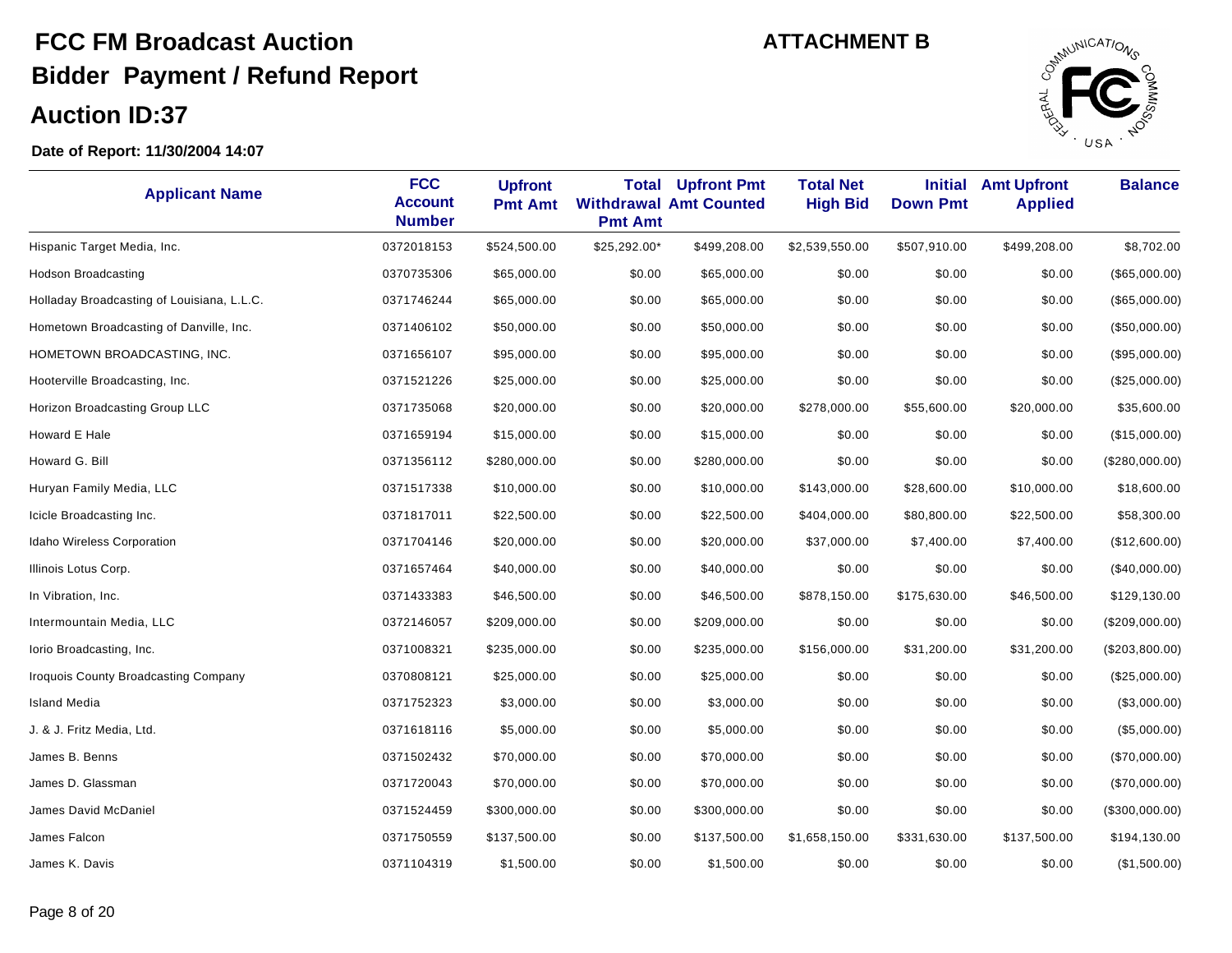

| <b>Applicant Name</b>                      | <b>FCC</b><br><b>Account</b><br><b>Number</b> | <b>Upfront</b><br><b>Pmt Amt</b> | <b>Total</b><br><b>Pmt Amt</b> | <b>Upfront Pmt</b><br><b>Withdrawal Amt Counted</b> | <b>Total Net</b><br><b>High Bid</b> | <b>Initial</b><br><b>Down Pmt</b> | <b>Amt Upfront</b><br><b>Applied</b> | <b>Balance</b>  |
|--------------------------------------------|-----------------------------------------------|----------------------------------|--------------------------------|-----------------------------------------------------|-------------------------------------|-----------------------------------|--------------------------------------|-----------------|
| James R. Walker                            | 0371559104                                    | \$201,500.00                     | \$0.00                         | \$201,500.00                                        | \$0.00                              | \$0.00                            | \$0.00                               | (\$201,500.00)  |
| James River Broadcasting, Inc.             | 0371517523                                    | \$83,000.00                      | \$0.00                         | \$83,000.00                                         | \$70,000.00                         | \$14,000.00                       | \$14,000.00                          | (\$69,000.00)   |
| James S. Bumpous d/b/a/ Yellow Dog radio   | 0371213425                                    | \$14,000.00                      | \$0.00                         | \$14,000.00                                         | \$0.00                              | \$0.00                            | \$0.00                               | (\$14,000.00)   |
| James Vincent Johnson                      | 0371430543                                    | \$102,500.00                     | \$0.00                         | \$102,500.00                                        | \$0.00                              | \$0.00                            | \$0.00                               | (\$102,500.00)  |
| Janet E. Laytham                           | 0372156146                                    | \$50,000.00                      | \$0.00                         | \$50,000.00                                         | \$0.00                              | \$0.00                            | \$0.00                               | (\$50,000.00)   |
| Janet Jensen                               | 0371657094                                    | \$70,000.00                      | \$0.00                         | \$70,000.00                                         | \$923,000.00                        | \$184,600.00                      | \$70,000.00                          | \$114,600.00    |
| Jeff Huffman                               | 0371442589                                    | \$10,000.00                      | \$0.00                         | \$10,000.00                                         | \$0.00                              | \$0.00                            | \$0.00                               | (\$10,000.00)   |
| Jeffrey Bradley                            | 0370937389                                    | \$20,000.00                      | \$0.00                         | \$20,000.00                                         | \$0.00                              | \$0.00                            | \$0.00                               | $(\$20,000.00)$ |
| JER Licenses, LLC                          | 0371339248                                    | \$282,500.00                     | \$0.00                         | \$282,500.00                                        | \$341,250.00                        | \$68,250.00                       | \$68,250.00                          | (\$214, 250.00) |
| Jeremy Itz                                 | 0371316525                                    | \$2,500.00                       | \$0.00                         | \$2,500.00                                          | \$0.00                              | \$0.00                            | \$0.00                               | (\$2,500.00)    |
| Jesse Portillo d/b/a Big Radio Productions | 0371229292                                    | \$40,000.00                      | \$0.00                         | \$40,000.00                                         | \$0.00                              | \$0.00                            | \$0.00                               | (\$40,000.00)   |
| JMD, Inc.                                  | 0371528097                                    | \$125,000.00                     | \$0.00                         | \$125,000.00                                        | \$0.00                              | \$0.00                            | \$0.00                               | (\$125,000.00)  |
| Jodesha Broadcasting, Inc.                 | 0370011112                                    | \$77,500.00                      | \$15,000.00                    | \$62,500.00                                         | \$0.00                              | \$0.00                            | \$0.00                               | (\$62,500.00)   |
| Joel J. Kinlow                             | 0371224504                                    | \$55,000.00                      | \$0.00                         | \$55,000.00                                         | \$0.00                              | \$0.00                            | \$0.00                               | (\$55,000.00)   |
| Joel W. Hanson                             | 0371548293                                    | \$90,000.00                      | \$0.00                         | \$90,000.00                                         | \$0.00                              | \$0.00                            | \$0.00                               | (\$90,000.00)   |
| JoeMyers Productions, Inc.                 | 0371357337                                    | \$70,000.00                      | \$0.00                         | \$70,000.00                                         | \$0.00                              | \$0.00                            | \$0.00                               | (\$70,000.00)   |
| John H. King                               | 0371643091                                    | \$70,000.00                      | \$0.00                         | \$70,000.00                                         | \$0.00                              | \$0.00                            | \$0.00                               | (\$70,000.00)   |
| John J. Fuller                             | 0370942223                                    | \$90,000.00                      | \$0.00                         | \$90,000.00                                         | \$0.00                              | \$0.00                            | \$0.00                               | (\$90,000.00)   |
| JOHN M MCKINLEY                            | 0372318438                                    | \$1,500.00                       | \$0.00                         | \$1,500.00                                          | \$0.00                              | \$0.00                            | \$0.00                               | (\$1,500.00)    |
| John Squyres                               | 0371712004                                    | \$125,000.00                     | \$0.00                         | \$125,000.00                                        | \$0.00                              | \$0.00                            | \$0.00                               | (\$125,000.00)  |
| Jon Nida                                   | 0370054324                                    | \$70,000.00                      | \$0.00                         | \$70,000.00                                         | \$0.00                              | \$0.00                            | \$0.00                               | (\$70,000.00)   |
| Jordan E. Zeller                           | 0371230459                                    | \$5,500.00                       | \$0.00                         | \$5,500.00                                          | \$0.00                              | \$0.00                            | \$0.00                               | (\$5,500.00)    |
| Jose Cardoza Vasquez                       | 0371249585                                    | \$10,000.00                      | \$0.00                         | \$10,000.00                                         | \$0.00                              | \$0.00                            | \$0.00                               | (\$10,000.00)   |
| JPI Radio, Inc.                            | 0371541298                                    | \$2,500.00                       | \$0.00                         | \$2,500.00                                          | \$0.00                              | \$0.00                            | \$0.00                               | (\$2,500.00)    |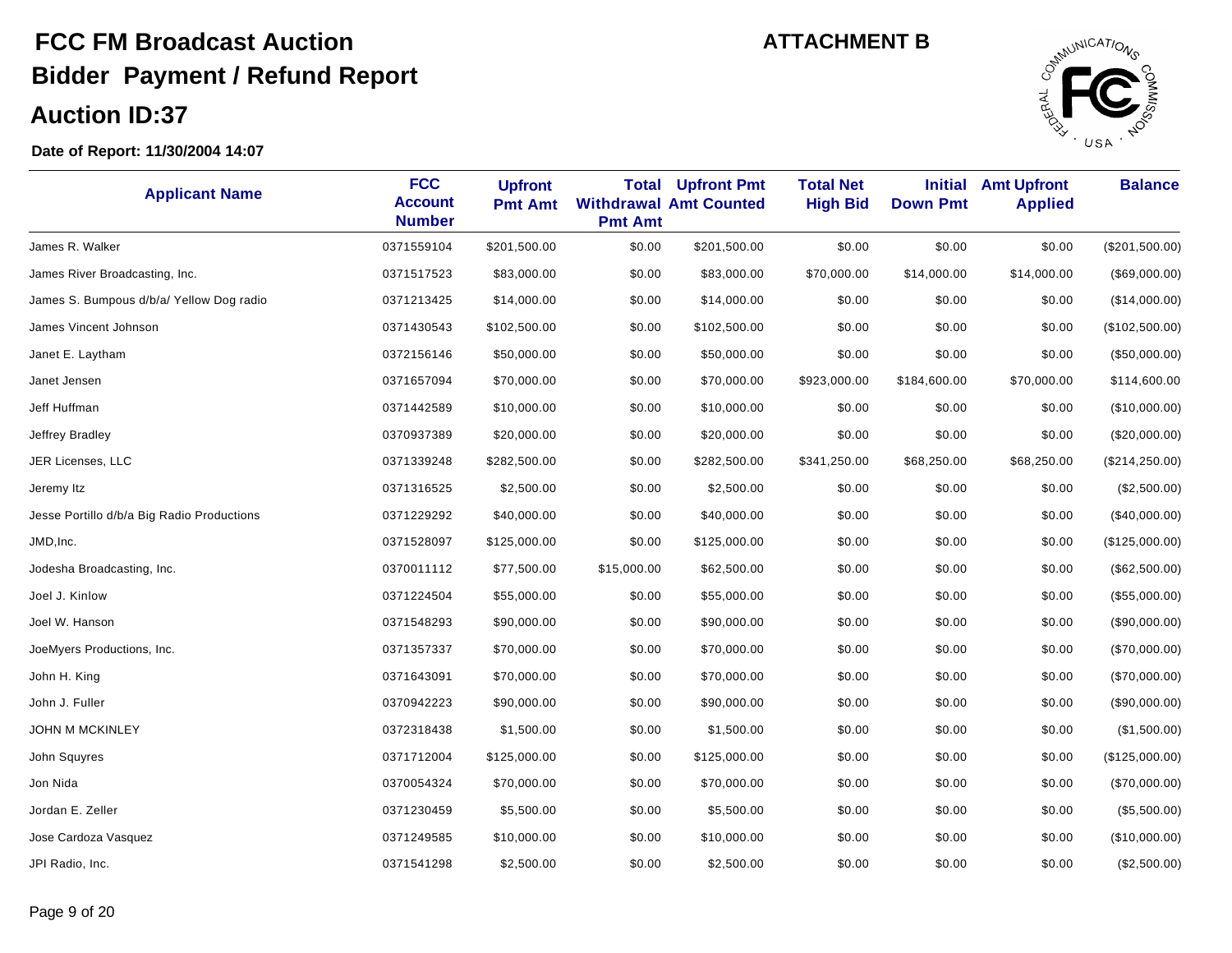

| <b>Applicant Name</b>              | <b>FCC</b><br><b>Account</b><br><b>Number</b> | <b>Upfront</b><br><b>Pmt Amt</b> | Total<br><b>Pmt Amt</b> | <b>Upfront Pmt</b><br><b>Withdrawal Amt Counted</b> | <b>Total Net</b><br><b>High Bid</b> | <b>Initial</b><br><b>Down Pmt</b> | <b>Amt Upfront</b><br><b>Applied</b> | <b>Balance</b>  |
|------------------------------------|-----------------------------------------------|----------------------------------|-------------------------|-----------------------------------------------------|-------------------------------------|-----------------------------------|--------------------------------------|-----------------|
| <b>JPR Foundation</b>              | 0371659516                                    | \$20,000.00                      | \$0.00                  | \$20,000.00                                         | \$0.00                              | \$0.00                            | \$0.00                               | (\$20,000.00)   |
| Julie Epperson                     | 0370958398                                    | \$545,000.00                     | \$0.00                  | \$545,000.00                                        | \$1,060,150.00                      | \$212,030.00                      | \$212,030.00                         | (\$332,970.00)  |
| K & D Group, Inc.                  | 0371810314                                    | \$2,500.00                       | \$0.00                  | \$2,500.00                                          | \$0.00                              | \$0.00                            | \$0.00                               | (\$2,500.00)    |
| Kansas City Catholic Network, Inc. | 0371556177                                    | \$375,000.00                     | \$0.00                  | \$375,000.00                                        | \$0.00                              | \$0.00                            | \$0.00                               | (\$375,000.00)  |
| KASA FAMILY LIMITED PARTNERSHIP    | 0371453441                                    | \$157,500.00                     | \$0.00                  | \$157,500.00                                        | \$0.00                              | \$0.00                            | \$0.00                               | (\$157,500.00)  |
| <b>Keily Miller</b>                | 0371058247                                    | \$6,500.00                       | \$0.00                  | \$6,500.00                                          | \$0.00                              | \$0.00                            | \$0.00                               | (\$6,500.00)    |
| Kelly Research, Inc.               | 0371552129                                    | \$26,500.00                      | \$0.00                  | \$26,500.00                                         | \$0.00                              | \$0.00                            | \$0.00                               | (\$26,500.00)   |
| Kemp Communications, Inc.          | 0370913261                                    | \$844,000.00                     | \$118,082.00*           | \$725,918.00                                        | \$8,880,250.00                      | \$1,776,050.00                    | \$725,918.00                         | \$1,050,132.00  |
| Kenneth W. Kuenzie                 | 0371632546                                    | \$15,000.00                      | \$0.00                  | \$15,000.00                                         | \$0.00                              | \$0.00                            | \$0.00                               | (\$15,000.00)   |
| kent smith                         | 0371741323                                    | \$2,500.00                       | \$0.00                  | \$2,500.00                                          | \$0.00                              | \$0.00                            | \$0.00                               | (\$2,500.00)    |
| Kevin M. Fitzgerald                | 0371755464                                    | \$24,000.00                      | \$0.00                  | \$24,000.00                                         | \$0.00                              | \$0.00                            | \$0.00                               | (\$24,000.00)   |
| Kevin Terry                        | 0371932056                                    | \$205,000.00                     | \$0.00                  | \$205,000.00                                        | \$1,948,050.00                      | \$389,610.00                      | \$205,000.00                         | \$184,610.00    |
| Keystone Broadcasting Corporation  | 0371641383                                    | \$15,000.00                      | \$0.00                  | \$15,000.00                                         | \$0.00                              | \$0.00                            | \$0.00                               | (\$15,000.00)   |
| KLZ Radio, Inc.                    | 0371215394                                    | \$92,500.00                      | \$0.00                  | \$92,500.00                                         | \$0.00                              | \$0.00                            | \$0.00                               | (\$92,500.00)   |
| KM Communications, Inc.            | 0371607539                                    | \$675,000.00                     | \$0.00                  | \$675,000.00                                        | \$327,000.00                        | \$65,400.00                       | \$65,400.00                          | (\$609,600.00)  |
| KMB Broadcasting, Inc.             | 0371755139                                    | \$80,000.00                      | \$0.00                  | \$80,000.00                                         | \$0.00                              | \$0.00                            | \$0.00                               | $(\$80,000.00)$ |
| <b>KMBQ Corporation</b>            | 0371057177                                    | \$125,000.00                     | \$0.00                  | \$125,000.00                                        | \$0.00                              | \$0.00                            | \$0.00                               | (\$125,000.00)  |
| KNZA, Inc.                         | 0371427515                                    | \$10,000.00                      | \$0.00                  | \$10,000.00                                         | \$0.00                              | \$0.00                            | \$0.00                               | (\$10,000.00)   |
| KOFI, Inc.                         | 0371358532                                    | \$50,000.00                      | \$0.00                  | \$50,000.00                                         | \$0.00                              | \$0.00                            | \$0.00                               | (\$50,000.00)   |
| Kona Coast Radio, LLC              | 0371106162                                    | \$948,000.00                     | \$0.00                  | \$948,000.00                                        | \$2,218,000.00                      | \$443,600.00                      | \$443,600.00                         | (\$504,400.00)  |
| KRJG, Inc.                         | 0371430405                                    | \$221,250.00                     | \$0.00                  | \$221,250.00                                        | \$0.00                              | \$0.00                            | \$0.00                               | (\$221, 250.00) |
| KSRM, Inc.                         | 0371127024                                    | \$25,000.00                      | \$0.00                  | \$25,000.00                                         | \$0.00                              | \$0.00                            | \$0.00                               | (\$25,000.00)   |
| Kudzu Communications, Inc.         | 0370855069                                    | \$160,000.00                     | \$0.00                  | \$160,000.00                                        | \$0.00                              | \$0.00                            | \$0.00                               | (\$160,000.00)  |
| <b>KXLQ Insight Sports LLC</b>     | 0371108274                                    | \$50,000.00                      | \$0.00                  | \$50,000.00                                         | \$0.00                              | \$0.00                            | \$0.00                               | (\$50,000.00)   |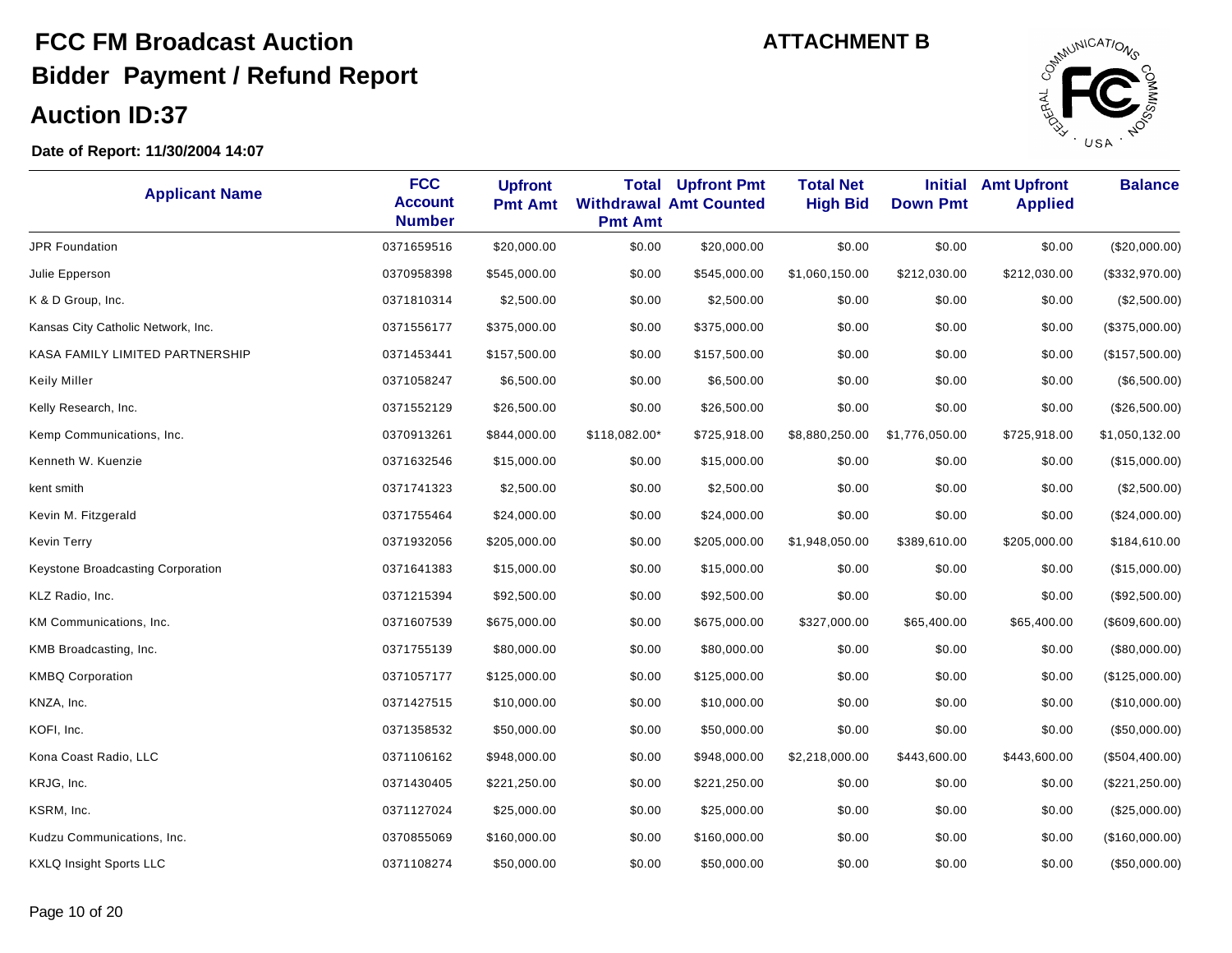

| <b>Applicant Name</b>                 | <b>FCC</b><br><b>Account</b><br><b>Number</b> | <b>Upfront</b><br><b>Pmt Amt</b> | Total<br><b>Pmt Amt</b> | <b>Upfront Pmt</b><br><b>Withdrawal Amt Counted</b> | <b>Total Net</b><br><b>High Bid</b> | <b>Initial</b><br><b>Down Pmt</b> | <b>Amt Upfront</b><br><b>Applied</b> | <b>Balance</b>    |
|---------------------------------------|-----------------------------------------------|----------------------------------|-------------------------|-----------------------------------------------------|-------------------------------------|-----------------------------------|--------------------------------------|-------------------|
| L. Topaz Enterprises, Inc.            | 0371412563                                    | \$88,000.00                      | \$0.00                  | \$88,000.00                                         | \$48,100.00                         | \$9,620.00                        | \$9,620.00                           | (\$78,380.00)     |
| La Favorita Broadcasting, Inc.        | 0372029285                                    | \$65,000.00                      | \$0.00                  | \$65,000.00                                         | \$0.00                              | \$0.00                            | \$0.00                               | (\$65,000.00)     |
| La Isla Radio Group, Inc.             | 0371256077                                    | \$20,000.00                      | \$0.00                  | \$20,000.00                                         | \$0.00                              | \$0.00                            | \$0.00                               | $(\$20,000.00)$   |
| La Promesa Foundation                 | 0371807561                                    | \$5,000.00                       | \$0.00                  | \$5,000.00                                          | \$0.00                              | \$0.00                            | \$0.00                               | (\$5,000.00)      |
| LaGrange Broadcasting Corporation     | 0371231118                                    | \$22,500.00                      | \$49,130.00*            | (\$26,630.00)                                       | \$0.00                              | \$0.00                            | (\$26,630.00)                        | \$26,630.00       |
| Lake Michigan Broadcasting, Inc       | 0371057155                                    | \$35,000.00                      | \$0.00                  | \$35,000.00                                         | \$0.00                              | \$0.00                            | \$0.00                               | (\$35,000.00)     |
| LANCE BROADCASTING LLC                | 0371450486                                    | \$25,000.00                      | \$0.00                  | \$25,000.00                                         | \$0.00                              | \$0.00                            | \$0.00                               | (\$25,000.00)     |
| Larry Dean                            | 0371838599                                    | \$2,500.00                       | \$0.00                  | \$2,500.00                                          | \$0.00                              | \$0.00                            | \$0.00                               | (\$2,500.00)      |
| Legend Communications of Wyoming, LLC | 0371605453                                    | \$72,500.00                      | \$0.00                  | \$72,500.00                                         | \$0.00                              | \$0.00                            | \$0.00                               | (\$72,500.00)     |
| <b>LEON HUNT</b>                      | 0371250412                                    | \$35,000.00                      | \$0.00                  | \$35,000.00                                         | \$0.00                              | \$0.00                            | \$0.00                               | (\$35,000.00)     |
| Lexington Park Broadcasters, Inc.     | 0370900413                                    | \$75,000.00                      | \$0.00                  | \$75,000.00                                         | \$0.00                              | \$0.00                            | \$0.00                               | (\$75,000.00)     |
| Lina Jones                            | 0370012566                                    | \$530,000.00                     | \$0.00                  | \$530,000.00                                        | \$451,750.00                        | \$90,350.00                       | \$90,350.00                          | (\$439,650.00)    |
| LKCM Radio Group, LP                  | 0371204352                                    | \$210,000.00                     | \$0.00                  | \$210,000.00                                        | \$1,296,750.00                      | \$259,350.00                      | \$210,000.00                         | \$49,350.00       |
| Lois A. Mandel                        | 0372108132                                    | \$70,000.00                      | \$0.00                  | \$70,000.00                                         | \$0.00                              | \$0.00                            | \$0.00                               | (\$70,000.00)     |
| <b>Longfoot Communications LLC</b>    | 0372044097                                    | \$35,000.00                      | \$0.00                  | \$35,000.00                                         | \$0.00                              | \$0.00                            | \$0.00                               | (\$35,000.00)     |
| Lorenz Proietti                       | 0371249325                                    | \$160,000.00                     | \$0.00                  | \$160,000.00                                        | \$0.00                              | \$0.00                            | \$0.00                               | (\$160,000.00)    |
| Lou Silverstein                       | 0371405534                                    | \$70,000.00                      | \$0.00                  | \$70,000.00                                         | \$0.00                              | \$0.00                            | \$0.00                               | (\$70,000.00)     |
| Louis Vitali                          | 0371655326                                    | \$140,000.00                     | \$0.00                  | \$140,000.00                                        | \$0.00                              | \$0.00                            | \$0.00                               | (\$140,000.00)    |
| Lovcom, Inc.                          | 0371609351                                    | \$70,000.00                      | \$0.00                  | \$70,000.00                                         | \$0.00                              | \$0.00                            | \$0.00                               | (\$70,000.00)     |
| LP Broadcasting Partnership           | 0371314579                                    | \$127,500.00                     | \$0.00                  | \$127,500.00                                        | \$0.00                              | \$0.00                            | \$0.00                               | (\$127,500.00)    |
| LUK Broadcasting, LLC                 | 0371211109                                    | \$10,858,500.00                  | \$0.00                  | \$10,858,500.00                                     | \$0.00                              | \$0.00                            | \$0.00                               | (\$10,858,500.00) |
| M&M Broadcasters, Ltd.                | 0371021391                                    | \$15,000.00                      | \$0.00                  | \$15,000.00                                         | \$0.00                              | \$0.00                            | \$0.00                               | (\$15,000.00)     |
| M. Kent Frandsen                      | 0371957258                                    | \$87,500.00                      | \$0.00                  | \$87,500.00                                         | \$0.00                              | \$0.00                            | \$0.00                               | (\$87,500.00)     |
| Magnum Broadcasting, Inc.             | 0371003467                                    | \$35,000.00                      | \$0.00                  | \$35,000.00                                         | \$0.00                              | \$0.00                            | \$0.00                               | (\$35,000.00)     |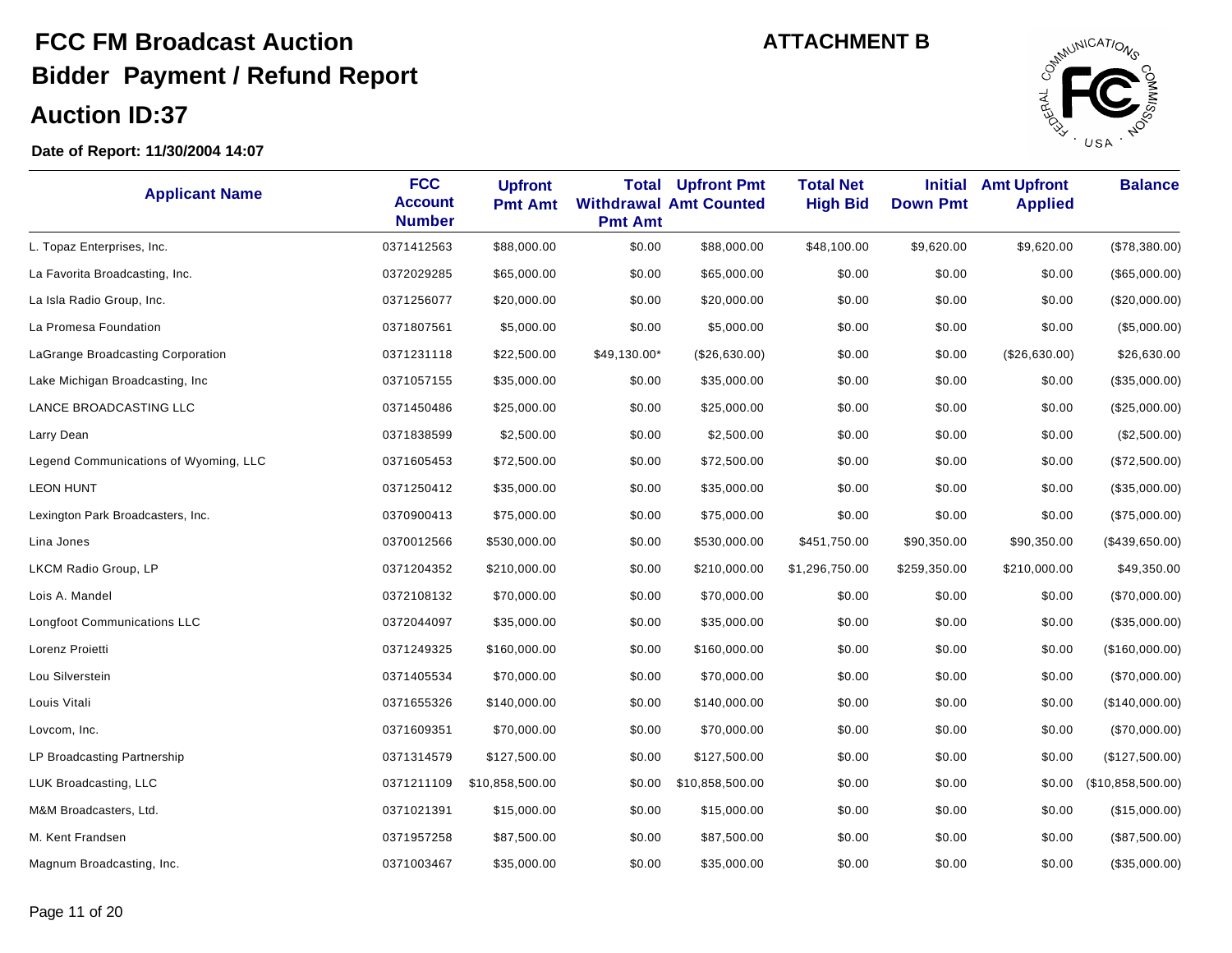

| <b>Applicant Name</b>                          | <b>FCC</b><br><b>Account</b><br><b>Number</b> | <b>Upfront</b><br><b>Pmt Amt</b> | Total<br><b>Pmt Amt</b> | <b>Upfront Pmt</b><br><b>Withdrawal Amt Counted</b> | <b>Total Net</b><br><b>High Bid</b> | <b>Initial</b><br><b>Down Pmt</b> | <b>Amt Upfront</b><br><b>Applied</b> | <b>Balance</b> |
|------------------------------------------------|-----------------------------------------------|----------------------------------|-------------------------|-----------------------------------------------------|-------------------------------------|-----------------------------------|--------------------------------------|----------------|
| Malvern Entertainment Corporation              | 0370024288                                    | \$120,000.00                     | \$0.00                  | \$120,000.00                                        | \$434,850.00                        | \$86,970.00                       | \$86,970.00                          | (\$33,030.00)  |
| Marcos Rodriguez c/o Cohn and Marks LLP        | 0371038139                                    | \$50,000.00                      | \$0.00                  | \$50,000.00                                         | \$553,150.00                        | \$110,630.00                      | \$50,000.00                          | \$60,630.00    |
| Marfa Radio, Inc.                              | 0371739199                                    | \$2,500.00                       | \$0.00                  | \$2,500.00                                          | \$0.00                              | \$0.00                            | \$0.00                               | (\$2,500.00)   |
| Mark and Mickie Evans                          | 0371624007                                    | \$2,500.00                       | \$0.00                  | \$2,500.00                                          | \$0.00                              | \$0.00                            | \$0.00                               | (\$2,500.00)   |
| Mark T. Hogan                                  | 0370052267                                    | \$1,500.00                       | \$0.00                  | \$1,500.00                                          | \$0.00                              | \$0.00                            | \$0.00                               | (\$1,500.00)   |
| Marquee Broadcasting, Inc.                     | 0371132487                                    | \$125,000.00                     | \$0.00                  | \$125,000.00                                        | \$317,850.00                        | \$63,570.00                       | \$63,570.00                          | (\$61,430.00)  |
| Martin L. Gibbs                                | 0371447187                                    | \$7,500.00                       | \$0.00                  | \$7,500.00                                          | \$0.00                              | \$0.00                            | \$0.00                               | (\$7,500.00)   |
| Mary Ketelsen                                  | 0371314299                                    | \$125,000.00                     | \$0.00                  | \$125,000.00                                        | \$0.00                              | \$0.00                            | \$0.00                               | (\$125,000.00) |
| Massmedia, Inc.                                | 0371043243                                    | \$200,000.00                     | \$0.00                  | \$200,000.00                                        | \$1,182,350.00                      | \$236,470.00                      | \$200,000.00                         | \$36,470.00    |
| Matinee Radio, LLC                             | 0371745506                                    | \$81,500.00                      | \$0.00                  | \$81,500.00                                         | \$1,277,250.00                      | \$255,450.00                      | \$81,500.00                          | \$173,950.00   |
| <b>Matthew Provenzano</b>                      | 0371636101                                    | \$30,000.00                      | \$0.00                  | \$30,000.00                                         | \$0.00                              | \$0.00                            | \$0.00                               | (\$30,000.00)  |
| Maxim Media                                    | 0372232563                                    | \$90,000.00                      | \$0.00                  | \$90,000.00                                         | \$0.00                              | \$0.00                            | \$0.00                               | (\$90,000.00)  |
| MBC Grand Broadcasting, Inc.                   | 0371503306                                    | \$70,000.00                      | \$0.00                  | \$70,000.00                                         | \$0.00                              | \$0.00                            | \$0.00                               | (\$70,000.00)  |
| McCook Radio Group                             | 0371508243                                    | \$215,000.00                     | \$0.00                  | \$215,000.00                                        | \$0.00                              | \$0.00                            | \$0.00                               | (\$215,000.00) |
| Metro Broadcasters - Texas, Inc.               | 0371453367                                    | \$15,000.00                      | \$0.00                  | \$15,000.00                                         | \$0.00                              | \$0.00                            | \$0.00                               | (\$15,000.00)  |
| Michael B. Glinter                             | 0372017305                                    | \$1,500.00                       | \$0.00                  | \$1,500.00                                          | \$0.00                              | \$0.00                            | \$0.00                               | (\$1,500.00)   |
| MID SOUTH COMMUINICATIONS COMPANY, INC.        | 0371612543                                    | \$15,000.00                      | \$0.00                  | \$15,000.00                                         | \$288,600.00                        | \$57,720.00                       | \$15,000.00                          | \$42,720.00    |
| Midcontinent Radio of South Dakota, Inc.       | 0370929583                                    | \$125,000.00                     | \$0.00                  | \$125,000.00                                        | \$0.00                              | \$0.00                            | \$0.00                               | (\$125,000.00) |
| Milner Broadcasting Co.                        | 0371841301                                    | \$95,000.00                      | \$0.00                  | \$95,000.00                                         | \$0.00                              | \$0.00                            | \$0.00                               | (\$95,000.00)  |
| Minas Management Nevada, Inc.                  | 0370429322                                    | \$15,000.00                      | \$0.00                  | \$15,000.00                                         | \$0.00                              | \$0.00                            | \$0.00                               | (\$15,000.00)  |
| Minnesota Public Radio                         | 0371646548                                    | \$25,000.00                      | \$0.00                  | \$25,000.00                                         | \$0.00                              | \$0.00                            | \$0.00                               | (\$25,000.00)  |
| Minnesota Valley Broadcasting Co.              | 0371107288                                    | \$120,000.00                     | \$0.00                  | \$120,000.00                                        | \$0.00                              | \$0.00                            | \$0.00                               | (\$120,000.00) |
| Moon Holdings, LLC                             | 0371623401                                    | \$177,500.00                     | \$0.00                  | \$177,500.00                                        | \$0.00                              | \$0.00                            | \$0.00                               | (\$177,500.00) |
| Multicultural Radio Broadcasting Licensee, LLC | 0371250105                                    | \$190,000.00                     | \$0.00                  | \$190,000.00                                        | \$0.00                              | \$0.00                            | \$0.00                               | (\$190,000.00) |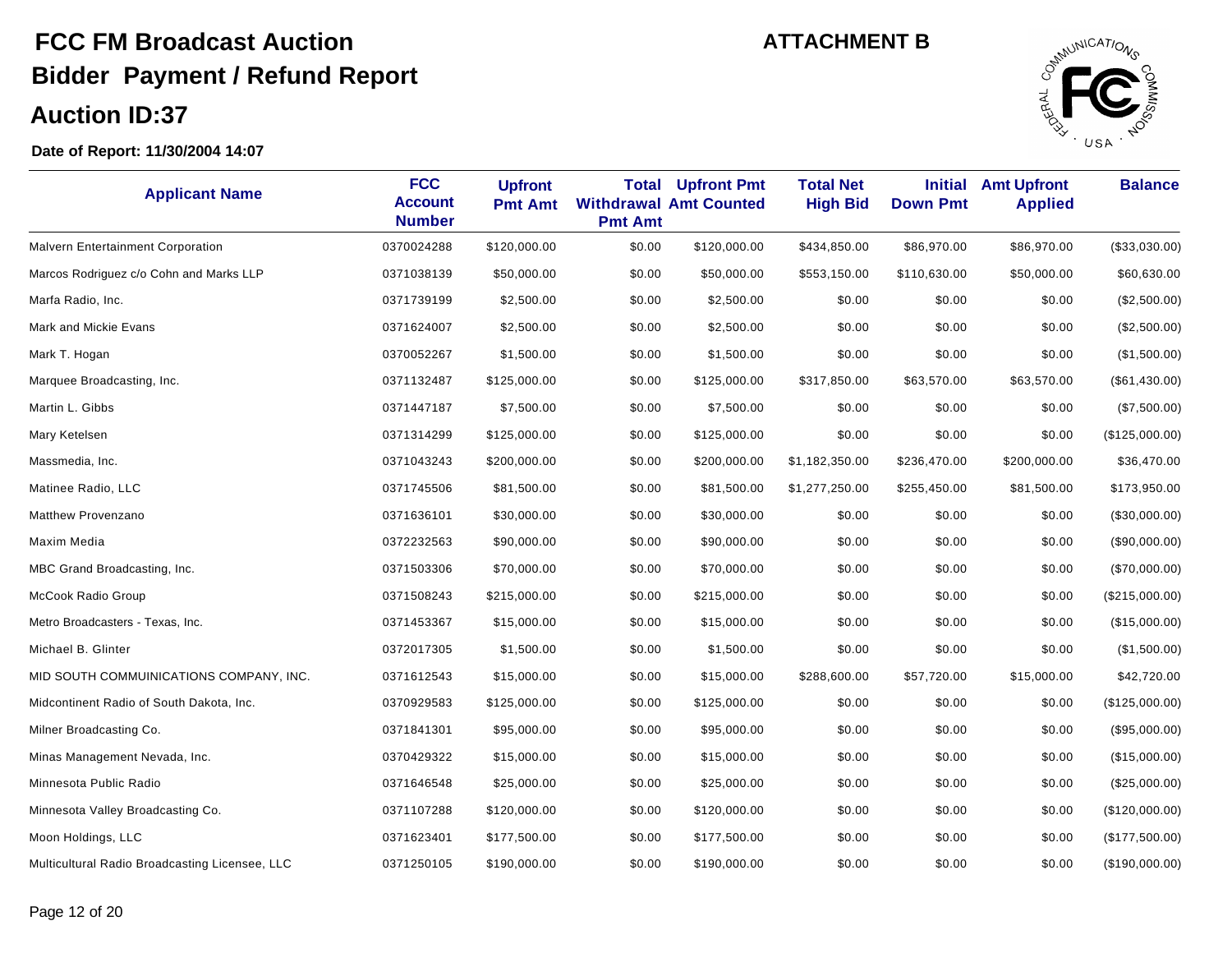

| <b>Applicant Name</b>               | <b>FCC</b><br><b>Account</b><br><b>Number</b> | <b>Upfront</b><br><b>Pmt Amt</b> | <b>Total</b><br><b>Pmt Amt</b> | <b>Upfront Pmt</b><br><b>Withdrawal Amt Counted</b> | <b>Total Net</b><br><b>High Bid</b> | <b>Initial</b><br><b>Down Pmt</b> | <b>Amt Upfront</b><br><b>Applied</b> | <b>Balance</b>   |
|-------------------------------------|-----------------------------------------------|----------------------------------|--------------------------------|-----------------------------------------------------|-------------------------------------|-----------------------------------|--------------------------------------|------------------|
| Multimedia Holdings Corporation     | 0371030065                                    | \$125,000.00                     | \$0.00                         | \$125,000.00                                        | \$0.00                              | \$0.00                            | \$0.00                               | (\$125,000.00)   |
| Munbilla Broadcast Properties, Ltd. | 0371328346                                    | \$2,500.00                       | \$0.00                         | \$2,500.00                                          | \$0.00                              | \$0.00                            | \$0.00                               | (\$2,500.00)     |
| Nampa Leasing Co., LLC              | 0371633387                                    | \$39,000.00                      | \$0.00                         | \$39,000.00                                         | \$0.00                              | \$0.00                            | \$0.00                               | (\$39,000.00)    |
| Nassau Broadcasting Holdings, Inc.  | 0371553002                                    | \$255,000.00                     | \$24,660.00*                   | \$230,340.00                                        | \$1,641,000.00                      | \$328,200.00                      | \$230,340.00                         | \$97,860.00      |
| Nassawadox Broadcasting Company     | 0371845211                                    | \$20,000.00                      | \$0.00                         | \$20,000.00                                         | \$0.00                              | \$0.00                            | \$0.00                               | $(\$20,000.00)$  |
| Natural Broadcast Systems, Inc.     | 0371621218                                    | \$70,000.00                      | \$0.00                         | \$70,000.00                                         | \$0.00                              | \$0.00                            | \$0.00                               | (\$70,000.00)    |
| Nevada Public Radio                 | 0371929307                                    | \$75,000.00                      | \$0.00                         | \$75,000.00                                         | \$0.00                              | \$0.00                            | \$0.00                               | (\$75,000.00)    |
| New Hampshire Public Radio          | 0371351531                                    | \$35,000.00                      | \$0.00                         | \$35,000.00                                         | \$0.00                              | \$0.00                            | \$0.00                               | (\$35,000.00)    |
| New Mind Broadcasting, LLC          | 0371324425                                    | \$30,000.00                      | \$0.00                         | \$30,000.00                                         | \$0.00                              | \$0.00                            | \$0.00                               | (\$30,000.00)    |
| New Star Broadcasting LLC           | 0370342472                                    | \$5,500.00                       | \$0.00                         | \$5,500.00                                          | \$0.00                              | \$0.00                            | \$0.00                               | (\$5,500.00)     |
| NT Radio, LLC                       | 0371442551                                    | \$1,350,000.00                   | \$0.00                         | \$1,350,000.00                                      | \$124,000.00                        | \$24,800.00                       | \$24,800.00                          | (\$1,325,200.00) |
| Ortega Media                        | 0370117235                                    | \$125,000.00                     | \$0.00                         | \$125,000.00                                        | \$0.00                              | \$0.00                            | \$0.00                               | (\$125,000.00)   |
| Owensville Communication LLC        | 0372158142                                    | \$25,000.00                      | \$0.00                         | \$25,000.00                                         | \$88,500.00                         | \$17,700.00                       | \$17,700.00                          | (\$7,300.00)     |
| PACIFIC EMPIRE RADIO CORP           | 0371402365                                    | \$250,000.00                     | \$0.00                         | \$250,000.00                                        | \$861,000.00                        | \$172,200.00                      | \$172,200.00                         | (\$77,800.00)    |
| Palomas Broadcasting LLC            | 0370243438                                    | \$50,000.00                      | \$0.00                         | \$50,000.00                                         | \$0.00                              | \$0.00                            | \$0.00                               | (\$50,000.00)    |
| Pamal Broadcasting, Ltd.            | 0371637525                                    | \$119,000.00                     | \$0.00                         | \$119,000.00                                        | \$0.00                              | \$0.00                            | \$0.00                               | (\$119,000.00)   |
| Parallel Broadcasting, Inc.         | 0372106147                                    | \$50,000.00                      | \$0.00                         | \$50,000.00                                         | \$0.00                              | \$0.00                            | \$0.00                               | (\$50,000.00)    |
| PATRICIA VAN ZANDT                  | 0372207546                                    | \$784,000.00                     | \$0.00                         | \$784,000.00                                        | \$581,100.00                        | \$116,220.00                      | \$116,220.00                         | (\$667,780.00)   |
| Paul M. Anderson                    | 0371943134                                    | \$35,000.00                      | \$0.00                         | \$35,000.00                                         | \$0.00                              | \$0.00                            | \$0.00                               | (\$35,000.00)    |
| Paula J. Teegardin                  | 0371425393                                    | \$35,000.00                      | \$0.00                         | \$35,000.00                                         | \$0.00                              | \$0.00                            | \$0.00                               | (\$35,000.00)    |
| Pecos Valley Broadcasting Company   | 0371536153                                    | \$70,000.00                      | \$0.00                         | \$70,000.00                                         | \$0.00                              | \$0.00                            | \$0.00                               | (\$70,000.00)    |
| PENINSULA COMMUNICATIONS, INC.      | 0371446376                                    | \$25,000.00                      | \$0.00                         | \$25,000.00                                         | \$0.00                              | \$0.00                            | \$0.00                               | (\$25,000.00)    |
| Peter Mieuli                        | 0371225044                                    | \$20,000.00                      | \$0.00                         | \$20,000.00                                         | \$0.00                              | \$0.00                            | \$0.00                               | (\$20,000.00)    |
| PFRE LLC                            | 0371135275                                    | \$80,500.00                      | \$0.00                         | \$80,500.00                                         | \$93,600.00                         | \$18,720.00                       | \$18,720.00                          | $(\$61,780.00)$  |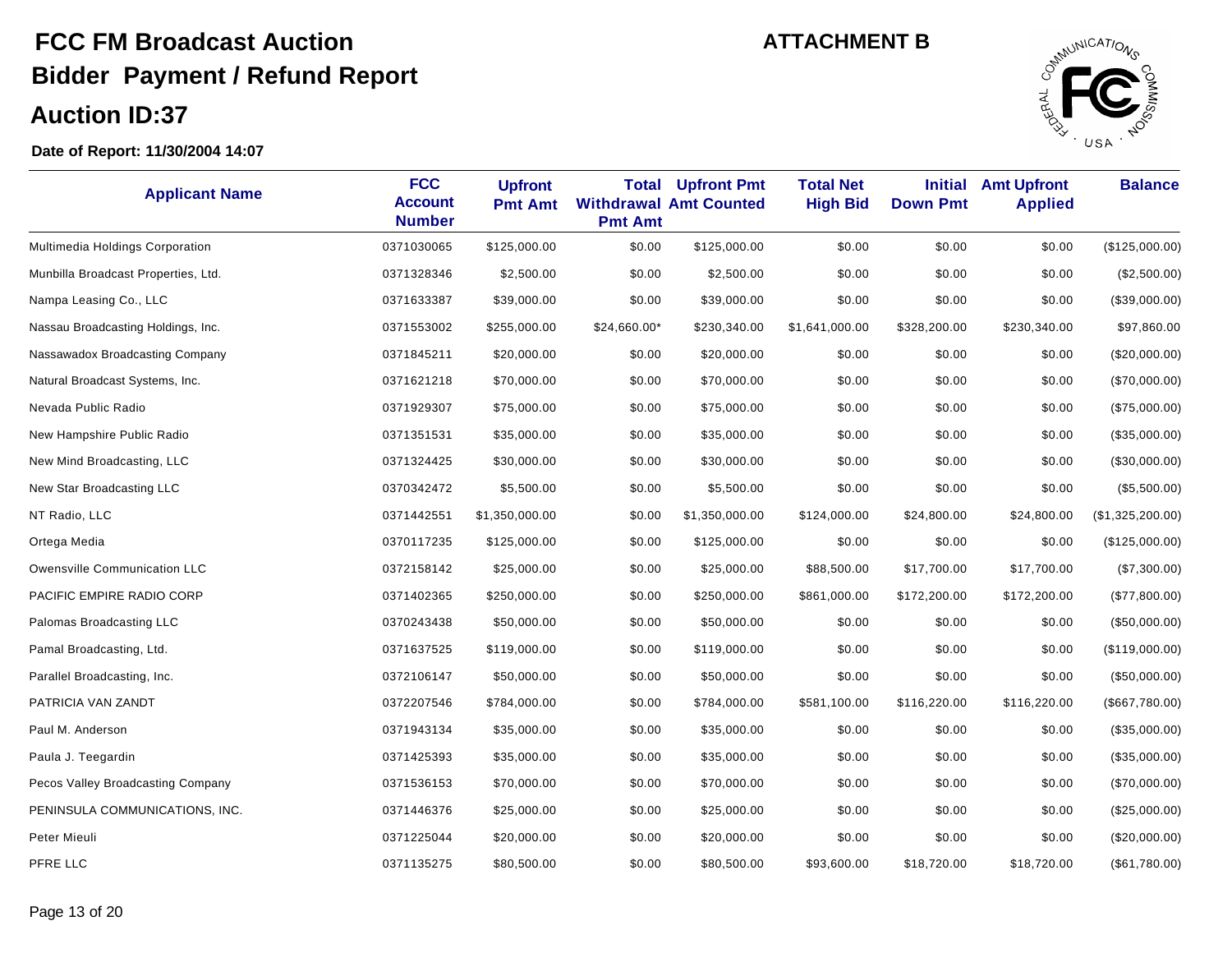

| <b>Applicant Name</b>                   | <b>FCC</b><br><b>Account</b><br><b>Number</b> | <b>Upfront</b><br><b>Pmt Amt</b> | <b>Total</b><br><b>Pmt Amt</b> | <b>Upfront Pmt</b><br><b>Withdrawal Amt Counted</b> | <b>Total Net</b><br><b>High Bid</b> | <b>Initial</b><br><b>Down Pmt</b> | <b>Amt Upfront</b><br><b>Applied</b> | <b>Balance</b>   |
|-----------------------------------------|-----------------------------------------------|----------------------------------|--------------------------------|-----------------------------------------------------|-------------------------------------|-----------------------------------|--------------------------------------|------------------|
| Philip K. Moore                         | 0371145007                                    | \$7,500.00                       | \$0.00                         | \$7,500.00                                          | \$0.00                              | \$0.00                            | \$0.00                               | (\$7,500.00)     |
| <b>Pilot Communications</b>             | 0371518074                                    | \$300,000.00                     | \$0.00                         | \$300,000.00                                        | \$91,000.00                         | \$18,200.00                       | \$18,200.00                          | (\$281,800.00)   |
| Platte River Radio, Inc.                | 0371032013                                    | \$125,000.00                     | \$0.00                         | \$125,000.00                                        | \$0.00                              | \$0.00                            | \$0.00                               | (\$125,000.00)   |
| Positive Radio, LLC                     | 0371411248                                    | \$70,000.00                      | \$0.00                         | \$70,000.00                                         | \$0.00                              | \$0.00                            | \$0.00                               | (\$70,000.00)    |
| Powell Broadcasting Company, Inc.       | 0371737527                                    | \$15,000.00                      | \$0.00                         | \$15,000.00                                         | \$0.00                              | \$0.00                            | \$0.00                               | (\$15,000.00)    |
| Premier Broadcasters, Inc.              | 0372036327                                    | \$50,000.00                      | \$0.00                         | \$50,000.00                                         | \$0.00                              | \$0.00                            | \$0.00                               | (\$50,000.00)    |
| Preston M. Pollack                      | 0371647156                                    | \$91,500.00                      | \$0.00                         | \$91,500.00                                         | \$0.00                              | \$0.00                            | \$0.00                               | (\$91,500.00)    |
| ProActive Communications, Inc.          | 0371146441                                    | \$190,000.00                     | \$0.00                         | \$190,000.00                                        | \$0.00                              | \$0.00                            | \$0.00                               | (\$190,000.00)   |
| Programmers Broadcasting, Inc.          | 0371748233                                    | \$180,000.00                     | \$0.00                         | \$180,000.00                                        | \$385,500.00                        | \$77,100.00                       | \$77,100.00                          | (\$102,900.00)   |
| Qantum of Cape Cod License Company, LLC | 0371807238                                    | \$90,000.00                      | \$0.00                         | \$90,000.00                                         | \$0.00                              | \$0.00                            | \$0.00                               | (\$90,000.00)    |
| R-S BROADCASTING COMPANY                | 0371340127                                    | \$37,500.00                      | \$0.00                         | \$37,500.00                                         | \$0.00                              | \$0.00                            | \$0.00                               | (\$37,500.00)    |
| Radick Construction, Inc.               | 0371600315                                    | \$21,500.00                      | \$0.00                         | \$21,500.00                                         | \$631,800.00                        | \$126,360.00                      | \$21,500.00                          | \$104,860.00     |
| Radio Bilingüe, Inc.                    | 0371722118                                    | \$160,000.00                     | \$0.00                         | \$160,000.00                                        | \$0.00                              | \$0.00                            | \$0.00                               | (\$160,000.00)   |
| Radio Club                              | 0372340002                                    | \$55,000.00                      | \$0.00                         | \$55,000.00                                         | \$0.00                              | \$0.00                            | \$0.00                               | (\$55,000.00)    |
| Radio Dos Manos                         | 0371133176                                    | \$165,000.00                     | \$0.00                         | \$165,000.00                                        | \$0.00                              | \$0.00                            | \$0.00                               | (\$165,000.00)   |
| Radio Layne, LLC                        | 0371945352                                    | \$20,000.00                      | \$0.00                         | \$20,000.00                                         | \$58,500.00                         | \$11,700.00                       | \$11,700.00                          | (\$8,300.00)     |
| Radio Millenium LLC                     | 0371412567                                    | \$7,500.00                       | \$0.00                         | \$7,500.00                                          | \$0.00                              | \$0.00                            | \$0.00                               | (\$7,500.00)     |
| Radio One, Inc.                         | 0371513013                                    | \$1,387,500.00                   | \$0.00                         | \$1,387,500.00                                      | \$0.00                              | \$0.00                            | \$0.00                               | (\$1,387,500.00) |
| Radio Ranch, Ltd.                       | 0371246186                                    | \$87,500.00                      | \$0.00                         | \$87,500.00                                         | \$0.00                              | \$0.00                            | \$0.00                               | (\$87,500.00)    |
| Radioactive, LLC                        | 0371623541                                    | \$1,236,500.00                   | \$0.00                         | \$1,236,500.00                                      | \$8,553,350.00                      | \$1,710,670.00                    | \$1,236,500.00                       | \$474,170.00     |
| Randolph L. Zimin                       | 0371300266                                    | \$1,500.00                       | \$0.00                         | \$1,500.00                                          | \$0.00                              | \$0.00                            | \$0.00                               | (\$1,500.00)     |
| Rare Air of Charleston, LLC             | 0371146236                                    | \$50,000.00                      | \$0.00                         | \$50,000.00                                         | \$0.00                              | \$0.00                            | \$0.00                               | (\$50,000.00)    |
| Ray Broadcasting, Inc.                  | 0371542252                                    | \$25,000.00                      | \$0.00                         | \$25,000.00                                         | \$0.00                              | \$0.00                            | \$0.00                               | (\$25,000.00)    |
| <b>Raymond Firment</b>                  | 0371612317                                    | \$1,600.00                       | \$0.00                         | \$1,600.00                                          | \$0.00                              | \$0.00                            | \$0.00                               | (\$1,600.00)     |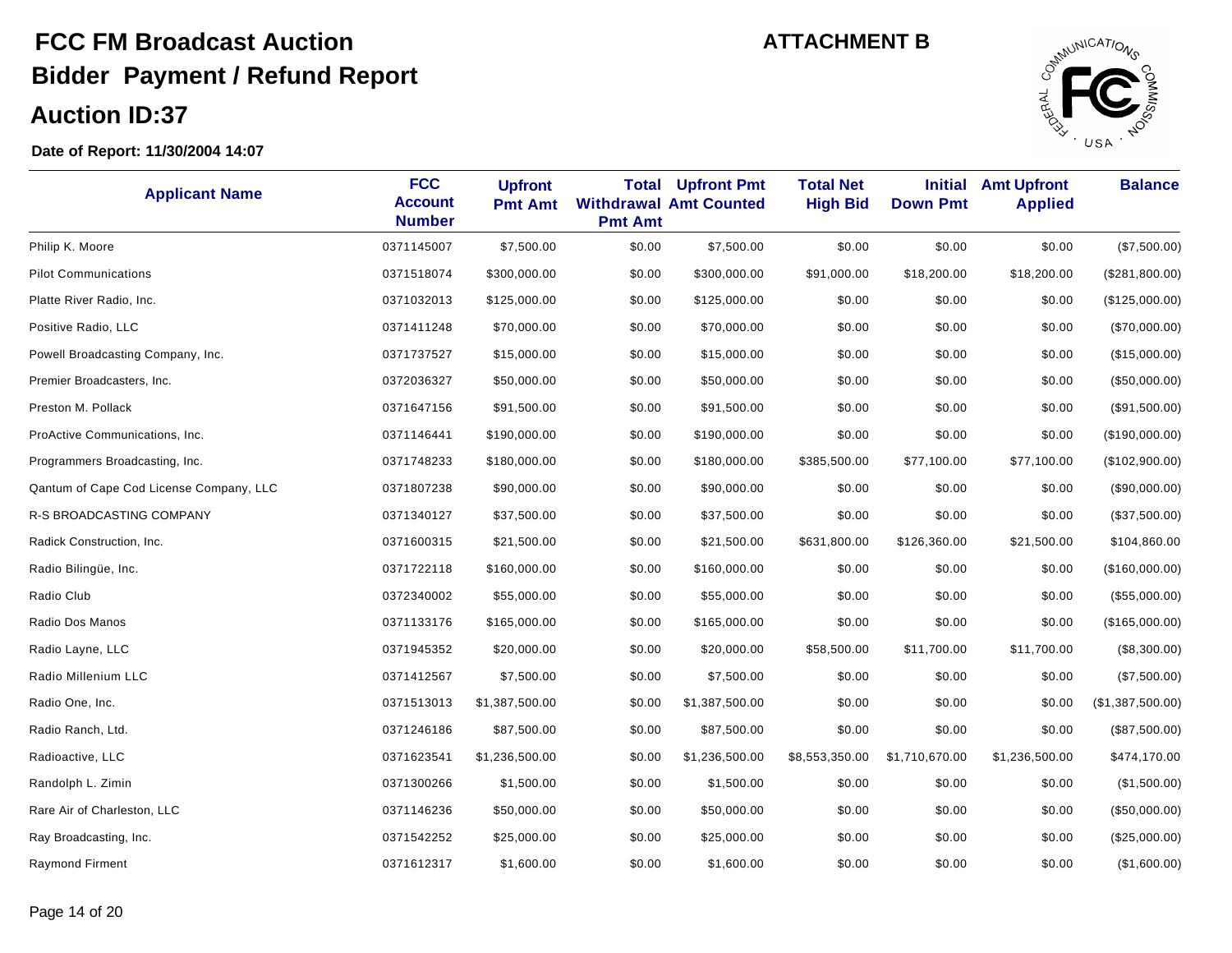

| <b>Applicant Name</b>                       | <b>FCC</b><br><b>Account</b><br><b>Number</b> | <b>Upfront</b><br><b>Pmt Amt</b> | Total<br><b>Pmt Amt</b> | <b>Upfront Pmt</b><br><b>Withdrawal Amt Counted</b> | <b>Total Net</b><br><b>High Bid</b> | <b>Initial</b><br><b>Down Pmt</b> | <b>Amt Upfront</b><br><b>Applied</b> | <b>Balance</b> |
|---------------------------------------------|-----------------------------------------------|----------------------------------|-------------------------|-----------------------------------------------------|-------------------------------------|-----------------------------------|--------------------------------------|----------------|
| <b>RAYMOND SIMES</b>                        | 0371458148                                    | \$75,000.00                      | \$0.00                  | \$75,000.00                                         | \$189,750.00                        | \$37,950.00                       | \$37,950.00                          | (\$37,050.00)  |
| Reach Communications, Inc.                  | 0371614214                                    | \$45,000.00                      | \$0.00                  | \$45,000.00                                         | \$0.00                              | \$0.00                            | \$0.00                               | (\$45,000.00)  |
| Relevant Media, Inc.                        | 0371341134                                    | \$10,000.00                      | \$0.00                  | \$10,000.00                                         | \$0.00                              | \$0.00                            | \$0.00                               | (\$10,000.00)  |
| Results Broadcasting of Iron Mountain, Inc. | 0371414359                                    | \$35,000.00                      | \$0.00                  | \$35,000.00                                         | \$0.00                              | \$0.00                            | \$0.00                               | (\$35,000.00)  |
| Rhattigan Broadcasting (Texas). LP          | 0371751036                                    | \$60,000.00                      | \$0.00                  | \$60,000.00                                         | \$0.00                              | \$0.00                            | \$0.00                               | (\$60,000.00)  |
| Richard W. Myers                            | 0371420127                                    | \$2,500.00                       | \$0.00                  | \$2,500.00                                          | \$0.00                              | \$0.00                            | \$0.00                               | (\$2,500.00)   |
| Robert Augsburg                             | 0371944221                                    | \$2,500.00                       | \$0.00                  | \$2,500.00                                          | \$0.00                              | \$0.00                            | \$0.00                               | (\$2,500.00)   |
| Robert Bryson                               | 0371301024                                    | \$2,500.00                       | \$0.00                  | \$2,500.00                                          | \$0.00                              | \$0.00                            | \$0.00                               | (\$2,500.00)   |
| Robin Rothschild                            | 0371506555                                    | \$1,500.00                       | \$0.00                  | \$1,500.00                                          | \$0.00                              | \$0.00                            | \$0.00                               | (\$1,500.00)   |
| Rocket Radio Corporation                    | 0371245189                                    | \$106,500.00                     | \$0.00                  | \$106,500.00                                        | \$0.00                              | \$0.00                            | \$0.00                               | (\$106,500.00) |
| Ronald L. Kocher                            | 0371612198                                    | \$20,000.00                      | \$0.00                  | \$20,000.00                                         | \$0.00                              | \$0.00                            | \$0.00                               | (\$20,000.00)  |
| Roosevelt Gremillion                        | 0371612284                                    | \$25,000.00                      | \$0.00                  | \$25,000.00                                         | \$0.00                              | \$0.00                            | \$0.00                               | (\$25,000.00)  |
| Rose Communications                         | 0371259336                                    | \$55,000.00                      | \$0.00                  | \$55,000.00                                         | \$619,450.00                        | \$123,890.00                      | \$55,000.00                          | \$68,890.00    |
| Rose Communications, LLC                    | 0371238495                                    | \$76,500.00                      | \$0.00                  | \$76,500.00                                         | \$0.00                              | \$0.00                            | \$0.00                               | (\$76,500.00)  |
| Roser Communications Network, Inc.          | 0371902104                                    | \$2,500.00                       | \$0.00                  | \$2,500.00                                          | \$0.00                              | \$0.00                            | \$0.00                               | (\$2,500.00)   |
| ROY T. BERGOLD, JR.                         | 0371554121                                    | \$15,000.00                      | \$0.00                  | \$15,000.00                                         | \$0.00                              | \$0.00                            | \$0.00                               | (\$15,000.00)  |
| RS Media, LLC                               | 0371738067                                    | \$90,000.00                      | \$0.00                  | \$90,000.00                                         | \$0.00                              | \$0.00                            | \$0.00                               | (\$90,000.00)  |
| Ruby Radio Corporation                      | 0371337458                                    | \$60,000.00                      | \$0.00                  | \$60,000.00                                         | \$0.00                              | \$0.00                            | \$0.00                               | (\$60,000.00)  |
| <b>RuDex Broadcasting Limited</b>           | 0371858204                                    | \$26,500.00                      | \$0.00                  | \$26,500.00                                         | \$0.00                              | \$0.00                            | \$0.00                               | (\$26,500.00)  |
| <b>Rule Communications</b>                  | 0371142427                                    | \$39,000.00                      | \$0.00                  | \$39,000.00                                         | \$0.00                              | \$0.00                            | \$0.00                               | (\$39,000.00)  |
| Sacred Heart Radio, Inc.                    | 0372319309                                    | \$105,000.00                     | \$0.00                  | \$105,000.00                                        | \$0.00                              | \$0.00                            | \$0.00                               | (\$105,000.00) |
| Saga Communications of Iowa, LLC            | 0371201597                                    | \$75,000.00                      | \$0.00                  | \$75,000.00                                         | \$0.00                              | \$0.00                            | \$0.00                               | (\$75,000.00)  |
| Sage-Com, Inc.                              | 0371633393                                    | \$35,000.00                      | \$0.00                  | \$35,000.00                                         | \$0.00                              | \$0.00                            | \$0.00                               | (\$35,000.00)  |
| Salvador Ceja                               | 0372232422                                    | \$185,500.00                     | \$27,698.00*            | \$157,802.00                                        | \$0.00                              | \$0.00                            | \$0.00                               | (\$157,802.00) |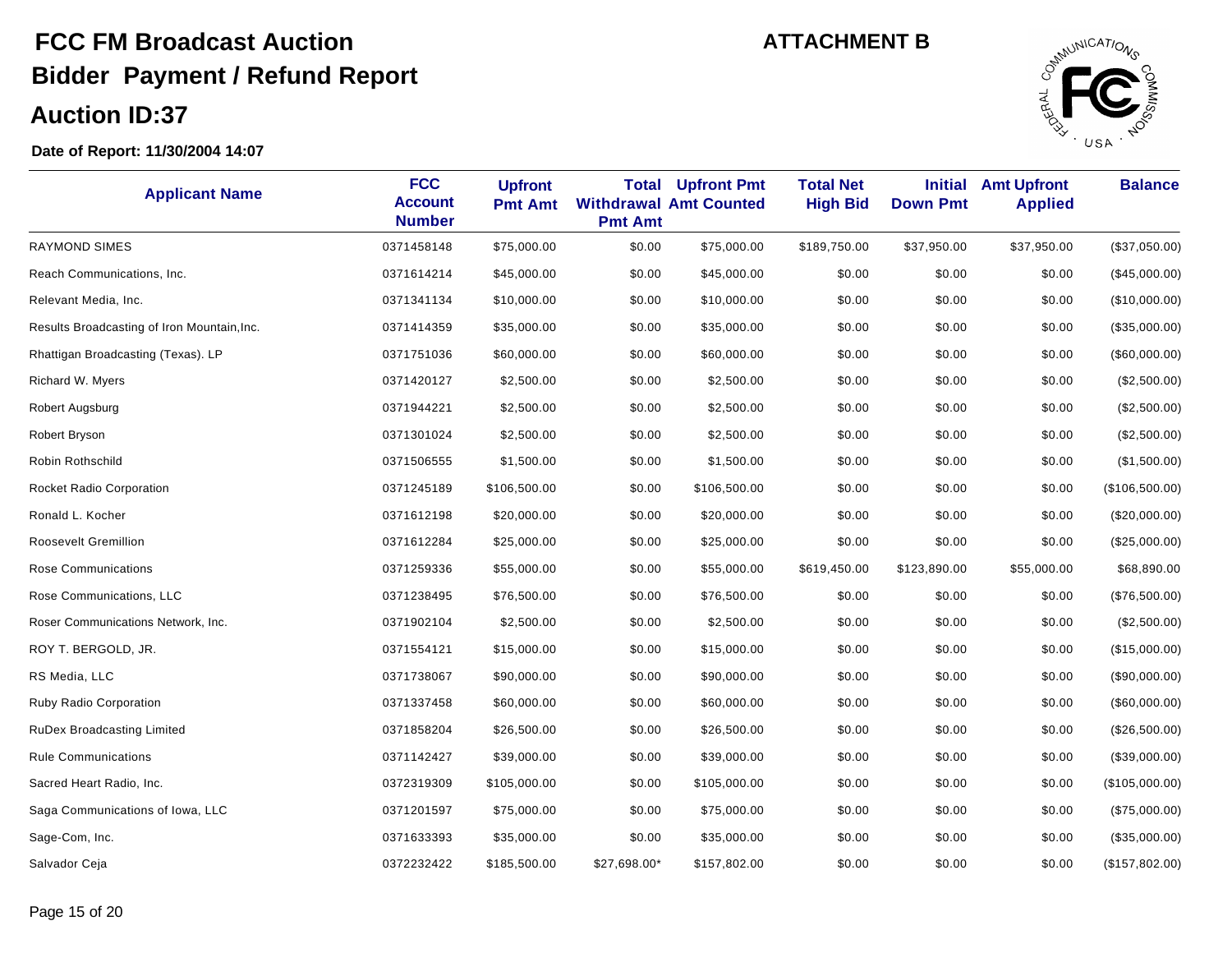

| <b>Applicant Name</b>             | <b>FCC</b><br><b>Account</b><br><b>Number</b> | <b>Upfront</b><br><b>Pmt Amt</b> | Total<br><b>Pmt Amt</b> | <b>Upfront Pmt</b><br><b>Withdrawal Amt Counted</b> | <b>Total Net</b><br><b>High Bid</b> | <b>Initial</b><br><b>Down Pmt</b> | <b>Amt Upfront</b><br><b>Applied</b> | <b>Balance</b> |
|-----------------------------------|-----------------------------------------------|----------------------------------|-------------------------|-----------------------------------------------------|-------------------------------------|-----------------------------------|--------------------------------------|----------------|
| Samuel Franklin Vale              | 0371036145                                    | \$35,000.00                      | \$0.00                  | \$35,000.00                                         | \$0.00                              | \$0.00                            | \$0.00                               | (\$35,000.00)  |
| Sandyworld, Inc.                  | 0372122131                                    | \$1,500.00                       | \$0.00                  | \$1,500.00                                          | \$0.00                              | \$0.00                            | \$0.00                               | (\$1,500.00)   |
| Sanford Cohen                     | 0371351413                                    | \$14,000.00                      | \$0.00                  | \$14,000.00                                         | \$0.00                              | \$0.00                            | \$0.00                               | (\$14,000.00)  |
| Sanpete County Broadcasting Co.   | 0371727010                                    | \$26,500.00                      | \$0.00                  | \$26,500.00                                         | \$277,000.00                        | \$55,400.00                       | \$26,500.00                          | \$28,900.00    |
| Schuyler Broadcasting Corporation | 0371653065                                    | \$20,000.00                      | \$0.00                  | \$20,000.00                                         | \$0.00                              | \$0.00                            | \$0.00                               | (\$20,000.00)  |
| Scott Mikovch                     | 0371706452                                    | \$12,000.00                      | \$0.00                  | \$12,000.00                                         | \$0.00                              | \$0.00                            | \$0.00                               | (\$12,000.00)  |
| Searcy Broadcasting, Inc.         | 0371600589                                    | \$100,000.00                     | \$0.00                  | \$100,000.00                                        | \$0.00                              | \$0.00                            | \$0.00                               | (\$100,000.00) |
| Sebago Broadcasting Company, LLC  | 0371332456                                    | \$200,000.00                     | \$0.00                  | \$200,000.00                                        | \$0.00                              | \$0.00                            | \$0.00                               | (\$200,000.00) |
| Shamrock Communications, Inc.     | 0371716581                                    | \$810,000.00                     | \$0.00                  | \$810,000.00                                        | \$0.00                              | \$0.00                            | \$0.00                               | (\$810,000.00) |
| Sheila Callahan & Friends, Inc.   | 0371733409                                    | \$135,000.00                     | \$0.00                  | \$135,000.00                                        | \$0.00                              | \$0.00                            | \$0.00                               | (\$135,000.00) |
| Sierra H Broadcasting, Inc.       | 0371705443                                    | \$15,000.00                      | \$0.00                  | \$15,000.00                                         | \$0.00                              | \$0.00                            | \$0.00                               | (\$15,000.00)  |
| Simon T                           | 0371905112                                    | \$50,000.00                      | \$0.00                  | \$50,000.00                                         | \$608,400.00                        | \$121,680.00                      | \$50,000.00                          | \$71,680.00    |
| Skywest Media L.L.C.              | 0370240368                                    | \$120,000.00                     | \$0.00                  | \$120,000.00                                        | \$556,000.00                        | \$111,200.00                      | \$111,200.00                         | (\$8,800.00)   |
| Smoke and Mirrors, LLC            | 0371140576                                    | \$37,500.00                      | \$0.00                  | \$37,500.00                                         | \$1,922,000.00                      | \$384,400.00                      | \$37,500.00                          | \$346,900.00   |
| South Seas Broadcating, Inc.      | 0371213353                                    | \$35,500.00                      | \$0.00                  | \$35,500.00                                         | \$0.00                              | \$0.00                            | \$0.00                               | (\$35,500.00)  |
| South Sound Broadcasting, LLC     | 0371636069                                    | \$50,000.00                      | \$0.00                  | \$50,000.00                                         | \$0.00                              | \$0.00                            | \$0.00                               | (\$50,000.00)  |
| Southern Minnesota Catholic Radio | 0372016048                                    | \$95,000.00                      | \$0.00                  | \$95,000.00                                         | \$0.00                              | \$0.00                            | \$0.00                               | (\$95,000.00)  |
| Southlink Broadcasting            | 0371312095                                    | \$35,000.00                      | \$0.00                  | \$35,000.00                                         | \$0.00                              | \$0.00                            | \$0.00                               | (\$35,000.00)  |
| Southwest Broadcasting, Inc.      | 0371145407                                    | \$35,000.00                      | \$0.00                  | \$35,000.00                                         | \$251,000.00                        | \$50,200.00                       | \$35,000.00                          | \$15,200.00    |
| SPEARMAN PROPERTIES, LLC          | 0371810085                                    | \$10,000.00                      | \$0.00                  | \$10,000.00                                         | \$334,500.00                        | \$66,900.00                       | \$10,000.00                          | \$56,900.00    |
| SSR Communications, Inc.          | 0371559526                                    | \$20,000.00                      | \$0.00                  | \$20,000.00                                         | \$0.00                              | \$0.00                            | \$0.00                               | (\$20,000.00)  |
| St. Michael Radio                 | 0372111526                                    | \$95,000.00                      | \$0.00                  | \$95,000.00                                         | \$0.00                              | \$0.00                            | \$0.00                               | (\$95,000.00)  |
| St. Vincent de Paul Parish, Inc.  | 0370929463                                    | \$5,000.00                       | \$0.00                  | \$5,000.00                                          | \$0.00                              | \$0.00                            | \$0.00                               | (\$5,000.00)   |
| <b>STARadio Corporation</b>       | 0371050537                                    | \$95,000.00                      | \$0.00                  | \$95,000.00                                         | \$2,088,000.00                      | \$417,600.00                      | \$95,000.00                          | \$322,600.00   |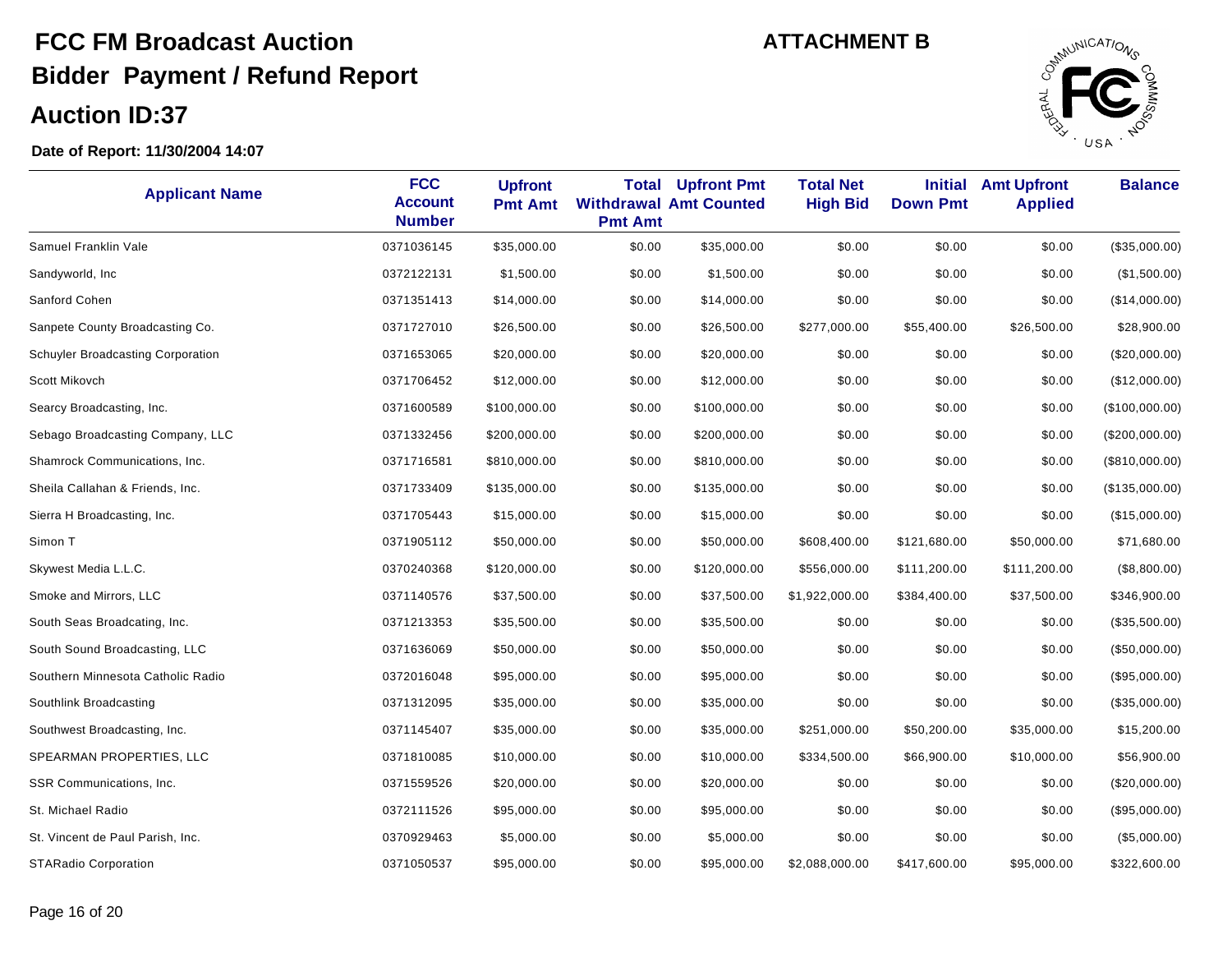

| <b>Applicant Name</b>             | <b>FCC</b><br><b>Account</b><br><b>Number</b> | <b>Upfront</b><br><b>Pmt Amt</b> | <b>Total</b><br><b>Pmt Amt</b> | <b>Upfront Pmt</b><br><b>Withdrawal Amt Counted</b> | <b>Total Net</b><br><b>High Bid</b> | <b>Initial</b><br><b>Down Pmt</b> | <b>Amt Upfront</b><br><b>Applied</b> | <b>Balance</b>  |
|-----------------------------------|-----------------------------------------------|----------------------------------|--------------------------------|-----------------------------------------------------|-------------------------------------|-----------------------------------|--------------------------------------|-----------------|
| Starboard Media Foundation, Inc.  | 0371638136                                    | \$165,000.00                     | \$0.00                         | \$165,000.00                                        | \$74,000.00                         | \$14,800.00                       | \$14,800.00                          | (\$150, 200.00) |
| <b>Starfire Opportunities LLC</b> | 0371620376                                    | \$250,000.00                     | \$0.00                         | \$250,000.00                                        | \$0.00                              | \$0.00                            | \$0.00                               | (\$250,000.00)  |
| Steven R. Bartholomew             | 0371603097                                    | \$50,000.00                      | \$6,085.00*                    | \$43,915.00                                         | \$79,300.00                         | \$15,860.00                       | \$15,860.00                          | (\$28,055.00)   |
| <b>Storefront Television</b>      | 0371142466                                    | \$70,000.00                      | \$0.00                         | \$70,000.00                                         | \$0.00                              | \$0.00                            | \$0.00                               | (\$70,000.00)   |
| Strattan Broadcasting, Inc.       | 0371704203                                    | \$35,000.00                      | \$0.00                         | \$35,000.00                                         | \$0.00                              | \$0.00                            | \$0.00                               | (\$35,000.00)   |
| Styles Media Group, LLC           | 0371551069                                    | \$15,000.00                      | \$0.00                         | \$15,000.00                                         | \$0.00                              | \$0.00                            | \$0.00                               | (\$15,000.00)   |
| Summit Media Broadcasting LLC     | 0372158313                                    | \$25,000.00                      | \$0.00                         | \$25,000.00                                         | \$0.00                              | \$0.00                            | \$0.00                               | (\$25,000.00)   |
| SUNBELT BROADCASTING CORP         | 0371434521                                    | \$35,000.00                      | \$0.00                         | \$35,000.00                                         | \$0.00                              | \$0.00                            | \$0.00                               | (\$35,000.00)   |
| Sungilt Corporation, Inc.         | 0371739164                                    | \$543,750.00                     | \$0.00                         | \$543,750.00                                        | \$154,050.00                        | \$30,810.00                       | \$30,810.00                          | (\$512,940.00)  |
| SUNNY BROADCASTING, G.P.          | 0371124172                                    | \$25,000.00                      | \$0.00                         | \$25,000.00                                         | \$0.00                              | \$0.00                            | \$0.00                               | (\$25,000.00)   |
| Susan Clinton                     | 0371321234                                    | \$25,000.00                      | \$0.00                         | \$25,000.00                                         | \$66,950.00                         | \$13,390.00                       | \$13,390.00                          | (\$11,610.00)   |
| Synergy Media, Inc.               | 0371537238                                    | \$35,000.00                      | \$0.00                         | \$35,000.00                                         | \$0.00                              | \$0.00                            | \$0.00                               | (\$35,000.00)   |
| <b>T&amp;T</b>                    | 0372028319                                    | \$2,500.00                       | \$0.00                         | \$2,500.00                                          | \$0.00                              | \$0.00                            | \$0.00                               | (\$2,500.00)    |
| Talkline Communications, Inc.     | 0371706531                                    | \$50,000.00                      | \$0.00                         | \$50,000.00                                         | \$0.00                              | \$0.00                            | \$0.00                               | (\$50,000.00)   |
| Tammy L. Pearce                   | 0371323523                                    | \$75,000.00                      | \$0.00                         | \$75,000.00                                         | \$262,600.00                        | \$52,520.00                       | \$52,520.00                          | (\$22,480.00)   |
| <b>TBC Communications</b>         | 0371834497                                    | \$1,500.00                       | \$0.00                         | \$1,500.00                                          | \$0.00                              | \$0.00                            | \$0.00                               | (\$1,500.00)    |
| Tejas Broadcasting, LLP           | 0371144092                                    | \$50,000.00                      | \$0.00                         | \$50,000.00                                         | \$487,000.00                        | \$97,400.00                       | \$50,000.00                          | \$47,400.00     |
| TeleSouth Communications, Inc.    | 0371924175                                    | \$335,000.00                     | \$0.00                         | \$335,000.00                                        | \$0.00                              | \$0.00                            | \$0.00                               | (\$335,000.00)  |
| Tenn-Vol Corp.                    | 0372121013                                    | \$10,000.00                      | \$0.00                         | \$10,000.00                                         | \$0.00                              | \$0.00                            | \$0.00                               | (\$10,000.00)   |
| Texoma Broadcasting, Inc          | 0371140146                                    | \$20,000.00                      | \$0.00                         | \$20,000.00                                         | \$0.00                              | \$0.00                            | \$0.00                               | (\$20,000.00)   |
| The Flack Broadcasting Group, LLC | 0371056127                                    | \$2,500.00                       | \$0.00                         | \$2,500.00                                          | \$0.00                              | \$0.00                            | \$0.00                               | (\$2,500.00)    |
| The Scranton Times, L.P.          | 0371143462                                    | \$50,000.00                      | \$0.00                         | \$50,000.00                                         | \$0.00                              | \$0.00                            | \$0.00                               | (\$50,000.00)   |
| The WBEZ Alliance, Inc.           | 0371352261                                    | \$70,000.00                      | \$0.00                         | \$70,000.00                                         | \$0.00                              | \$0.00                            | \$0.00                               | (\$70,000.00)   |
| Thomas L. Whitlock                | 0371515256                                    | \$25,000.00                      | \$0.00                         | \$25,000.00                                         | \$0.00                              | \$0.00                            | \$0.00                               | $(\$25,000.00)$ |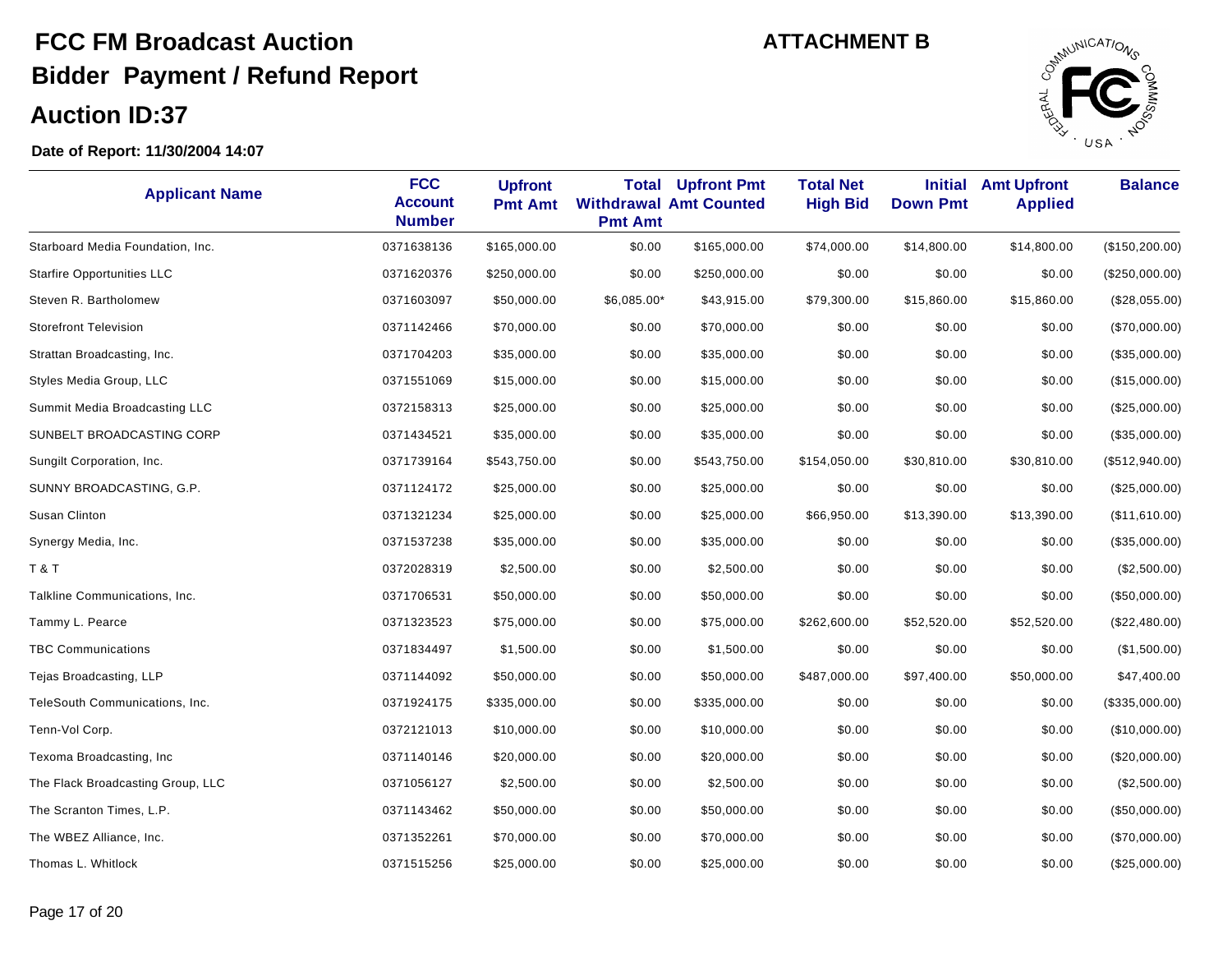

| <b>Applicant Name</b>                  | <b>FCC</b><br><b>Account</b><br><b>Number</b> | <b>Upfront</b><br><b>Pmt Amt</b> | Total<br><b>Pmt Amt</b> | <b>Upfront Pmt</b><br><b>Withdrawal Amt Counted</b> | <b>Total Net</b><br><b>High Bid</b> | <b>Initial</b><br><b>Down Pmt</b> | <b>Amt Upfront</b><br><b>Applied</b> | <b>Balance</b>  |
|----------------------------------------|-----------------------------------------------|----------------------------------|-------------------------|-----------------------------------------------------|-------------------------------------|-----------------------------------|--------------------------------------|-----------------|
| Thomas M. Eells                        | 0372004368                                    | \$60,000.00                      | \$0.00                  | \$60,000.00                                         | \$0.00                              | \$0.00                            | \$0.00                               | (\$60,000.00)   |
| <b>Thomas Wilson</b>                   | 0372100091                                    | \$5,000.00                       | \$0.00                  | \$5,000.00                                          | \$0.00                              | \$0.00                            | \$0.00                               | (\$5,000.00)    |
| <b>Timothy Brown</b>                   | 0371916028                                    | \$4,000.00                       | \$0.00                  | \$4,000.00                                          | \$0.00                              | \$0.00                            | \$0.00                               | (\$4,000.00)    |
| Tin Can Communications, LLC            | 0371314068                                    | \$2,500.00                       | \$0.00                  | \$2,500.00                                          | \$136,500.00                        | \$27,300.00                       | \$2,500.00                           | \$24,800.00     |
| <b>Todd DeNeui</b>                     | 0371331207                                    | \$600,000.00                     | \$0.00                  | \$600,000.00                                        | \$541,450.00                        | \$108,290.00                      | \$108,290.00                         | (\$491,710.00)  |
| Track 1 Media of Sterling, LLC         | 0372224345                                    | \$40,000.00                      | \$0.00                  | \$40,000.00                                         | \$84,000.00                         | \$16,800.00                       | \$16,800.00                          | (\$23,200.00)   |
| <b>Trade Media Corporation</b>         | 0371625166                                    | \$4,000.00                       | \$0.00                  | \$4,000.00                                          | \$0.00                              | \$0.00                            | \$0.00                               | $(\$4,000.00)$  |
| Tree-O Radio                           | 0372156379                                    | \$2,500.00                       | \$0.00                  | \$2,500.00                                          | \$0.00                              | \$0.00                            | \$0.00                               | (\$2,500.00)    |
| <b>Troy Unruh</b>                      | 0370945027                                    | \$200,000.00                     | \$0.00                  | \$200,000.00                                        | \$85,150.00                         | \$17,030.00                       | \$17,030.00                          | (\$182,970.00)  |
| TURQUOISE BROADCASTING CO. LLC         | 0371459244                                    | \$4,000.00                       | \$0.00                  | \$4,000.00                                          | \$0.00                              | \$0.00                            | \$0.00                               | $(\$4,000.00)$  |
| Twenty-One Sound Communications, Inc.  | 0371728557                                    | \$15,000.00                      | \$0.00                  | \$15,000.00                                         | \$0.00                              | \$0.00                            | \$0.00                               | (\$15,000.00)   |
| TWO HEARTS COMMUNICATIONS, LLC         | 0370044268                                    | \$26,500.00                      | \$0.00                  | \$26,500.00                                         | \$0.00                              | \$0.00                            | \$0.00                               | (\$26,500.00)   |
| TWP, Inc.                              | 0371222443                                    | \$10,000.00                      | \$0.00                  | \$10,000.00                                         | \$0.00                              | \$0.00                            | \$0.00                               | (\$10,000.00)   |
| United States CP, LLC                  | 0371335588                                    | \$464,500.00                     | \$0.00                  | \$464,500.00                                        | \$1,067,300.00                      | \$213,460.00                      | \$213,460.00                         | (\$251,040.00)  |
| University Of Massachusetts            | 0371625312                                    | \$90,000.00                      | \$0.00                  | \$90,000.00                                         | \$0.00                              | \$0.00                            | \$0.00                               | (\$90,000.00)   |
| V-Teck Communications, Inc.            | 0371719045                                    | \$50,000.00                      | \$0.00                  | \$50,000.00                                         | \$0.00                              | \$0.00                            | \$0.00                               | (\$50,000.00)   |
| Valley Broadcasting, Inc.              | 0370911198                                    | \$67,500.00                      | \$0.00                  | \$67,500.00                                         | \$0.00                              | \$0.00                            | \$0.00                               | (\$67,500.00)   |
| Vermont Broadcast Associates, Inc.     | 0371544399                                    | \$160,000.00                     | \$0.00                  | \$160,000.00                                        | \$936,000.00                        | \$187,200.00                      | \$160,000.00                         | \$27,200.00     |
| Vermont Public Radio                   | 0371332061                                    | \$160,000.00                     | \$0.00                  | \$160,000.00                                        | \$0.00                              | \$0.00                            | \$0.00                               | (\$160,000.00)  |
| Vernon R. Baldwin, Inc.                | 0371243009                                    | \$100,000.00                     | \$0.00                  | \$100,000.00                                        | \$0.00                              | \$0.00                            | \$0.00                               | (\$100,000.00)  |
| Virle' Communications, Inc.            | 0371405198                                    | \$20,000.00                      | \$0.00                  | \$20,000.00                                         | \$0.00                              | \$0.00                            | \$0.00                               | (\$20,000.00)   |
| Visionary Related Entertainment LLC    | 0372014526                                    | \$1,275,000.00                   | \$53,310.00*            | \$1,221,690.00                                      | \$1,812,000.00                      | \$362,400.00                      | \$362,400.00                         | (\$859, 290.00) |
| Wagonwheel Communications Corporation  | 0371530452                                    | \$105,000.00                     | \$0.00                  | \$105,000.00                                        | \$660,000.00                        | \$132,000.00                      | \$105,000.00                         | \$27,000.00     |
| WALLOWA VALLEY RADIO BROADCASTING CORP | 0371806195                                    | \$7,500.00                       | \$0.00                  | \$7,500.00                                          | \$0.00                              | \$0.00                            | \$0.00                               | (\$7,500.00)    |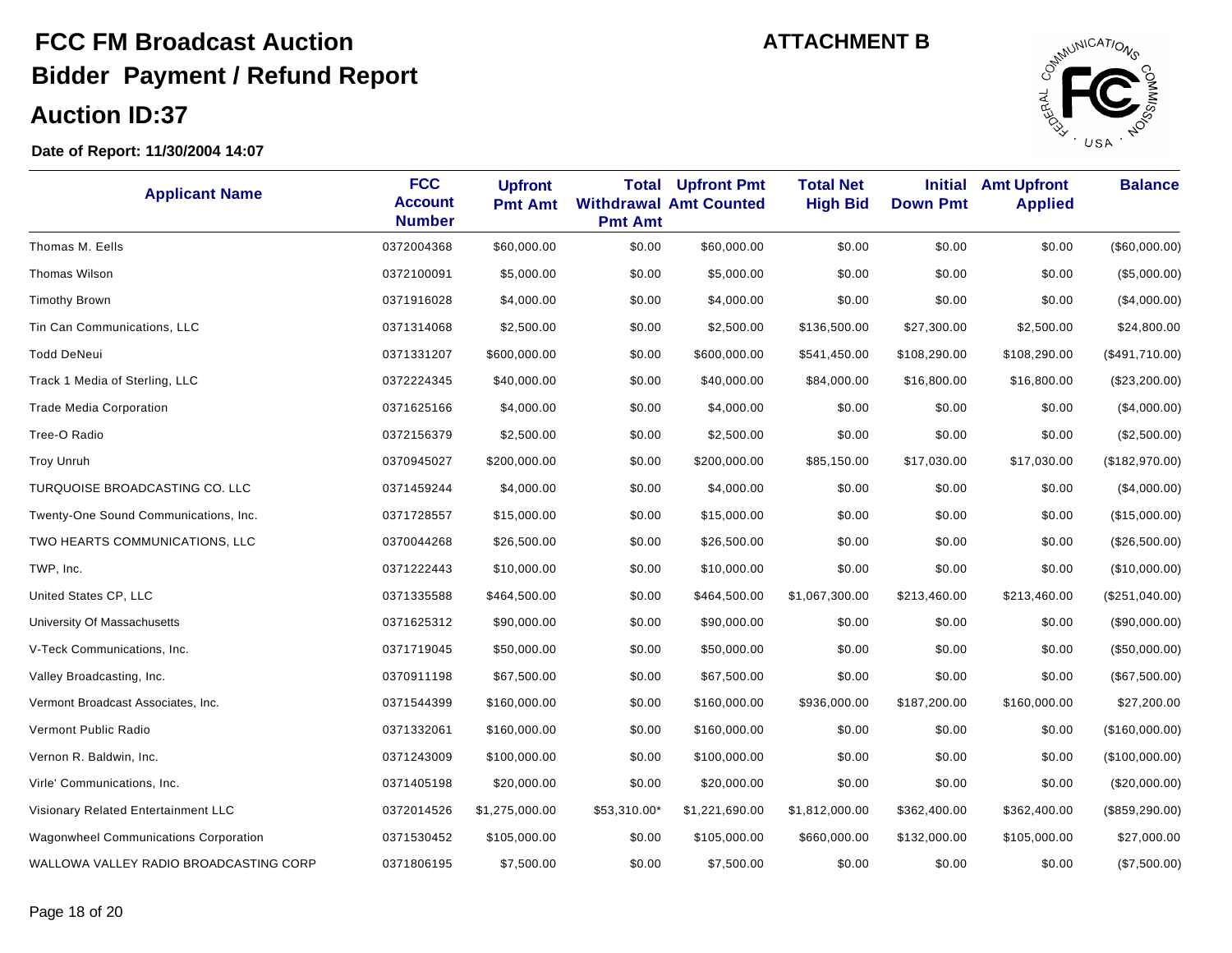

| <b>Applicant Name</b>                         | <b>FCC</b><br><b>Account</b><br><b>Number</b> | <b>Upfront</b><br><b>Pmt Amt</b> | Total<br><b>Pmt Amt</b> | <b>Upfront Pmt</b><br><b>Withdrawal Amt Counted</b> | <b>Total Net</b><br><b>High Bid</b> | <b>Initial</b><br><b>Down Pmt</b> | <b>Amt Upfront</b><br><b>Applied</b> | <b>Balance</b>   |
|-----------------------------------------------|-----------------------------------------------|----------------------------------|-------------------------|-----------------------------------------------------|-------------------------------------|-----------------------------------|--------------------------------------|------------------|
| Walton Stations - New Mexico, Inc.            | 0371624038                                    | \$50,000.00                      | \$0.00                  | \$50,000.00                                         | \$604,000.00                        | \$120,800.00                      | \$50,000.00                          | \$70,800.00      |
| Warga Broadcasting, L.L.C.                    | 0371035057                                    | \$200,000.00                     | \$0.00                  | \$200,000.00                                        | \$0.00                              | \$0.00                            | \$0.00                               | (\$200,000.00)   |
| Wayne L. Heeren                               | 0371534514                                    | \$3,000.00                       | \$0.00                  | \$3,000.00                                          | \$0.00                              | \$0.00                            | \$0.00                               | (\$3,000.00)     |
| Wednesday RadioWorks, Ltd.                    | 0371134502                                    | \$1,000,000.00                   | \$0.00                  | \$1,000,000.00                                      | \$0.00                              | \$0.00                            | \$0.00                               | (\$1,000,000.00) |
| Wennes Communication Stations, Inc.           | 0371138478                                    | \$25,000.00                      | \$0.00                  | \$25,000.00                                         | \$0.00                              | \$0.00                            | \$0.00                               | (\$25,000.00)    |
| West Virginia Radio Corporation of Clarksburg | 0371348493                                    | \$90,000.00                      | \$0.00                  | \$90,000.00                                         | \$0.00                              | \$0.00                            | \$0.00                               | (\$90,000.00)    |
| West Waves, Inc.                              | 0372108512                                    | \$65,000.00                      | \$0.00                  | \$65,000.00                                         | \$238,550.00                        | \$47,710.00                       | \$47,710.00                          | (\$17,290.00)    |
| Westend Radio, LLC                            | 0371638557                                    | \$35,000.00                      | \$0.00                  | \$35,000.00                                         | \$0.00                              | \$0.00                            | \$0.00                               | (\$35,000.00)    |
| <b>Western Slope Communications</b>           | 0371718577                                    | \$55,000.00                      | \$0.00                  | \$55,000.00                                         | \$0.00                              | \$0.00                            | \$0.00                               | (\$55,000.00)    |
| Western South Dakota Broadcasting, LLC        | 0371358445                                    | \$90,000.00                      | \$0.00                  | \$90,000.00                                         | \$0.00                              | \$0.00                            | \$0.00                               | (\$90,000.00)    |
| WGUL-FM, Inc.                                 | 0371517049                                    | \$25,000.00                      | \$0.00                  | \$25,000.00                                         | \$0.00                              | \$0.00                            | \$0.00                               | (\$25,000.00)    |
| White Park Broadcasting, Inc.                 | 0371230498                                    | \$540,500.00                     | \$0.00                  | \$540,500.00                                        | \$3,213,000.00                      | \$642,600.00                      | \$540,500.00                         | \$102,100.00     |
| <b>WHOW Radio, LLC</b>                        | 0370605318                                    | \$250,000.00                     | \$0.00                  | \$250,000.00                                        | \$0.00                              | \$0.00                            | \$0.00                               | (\$250,000.00)   |
| Wild West Broadcasting Company Inc.,          | 0370128175                                    | \$20,000.00                      | \$0.00                  | \$20,000.00                                         | \$0.00                              | \$0.00                            | \$0.00                               | (\$20,000.00)    |
| <b>Wildcat Communications LLC</b>             | 0371838538                                    | \$35,000.00                      | \$0.00                  | \$35,000.00                                         | \$736,000.00                        | \$147,200.00                      | \$35,000.00                          | \$112,200.00     |
| Will Payne                                    | 0371718293                                    | \$37,500.00                      | \$0.00                  | \$37,500.00                                         | \$166,400.00                        | \$33,280.00                       | \$33,280.00                          | (\$4,220.00)     |
| William C. Doleman                            | 0371538191                                    | \$204,000.00                     | \$0.00                  | \$204,000.00                                        | \$758,000.00                        | \$151,600.00                      | \$151,600.00                         | (\$52,400.00)    |
| William D. Santa                              | 0372113435                                    | \$70,000.00                      | \$0.00                  | \$70,000.00                                         | \$0.00                              | \$0.00                            | \$0.00                               | (\$70,000.00)    |
| William E. Cordell                            | 0371918426                                    | \$7,500.00                       | \$0.00                  | \$7,500.00                                          | \$0.00                              | \$0.00                            | \$0.00                               | (\$7,500.00)     |
| William R. McBride                            | 0371358564                                    | \$261,500.00                     | \$0.00                  | \$261,500.00                                        | \$0.00                              | \$0.00                            | \$0.00                               | (\$261,500.00)   |
| Withers Family Texas Holdings, LP             | 0371602577                                    | \$35,000.00                      | \$0.00                  | \$35,000.00                                         | \$0.00                              | \$0.00                            | \$0.00                               | (\$35,000.00)    |
| Woodward Communications, Inc.                 | 0371717445                                    | \$70,000.00                      | \$0.00                  | \$70,000.00                                         | \$0.00                              | \$0.00                            | \$0.00                               | (\$70,000.00)    |
| World Radio Link, Incorporated                | 0371219399                                    | \$500,000.00                     | \$0.00                  | \$500,000.00                                        | \$1,167,375.00                      | \$233,475.00                      | \$233,475.00                         | (\$266,525.00)   |